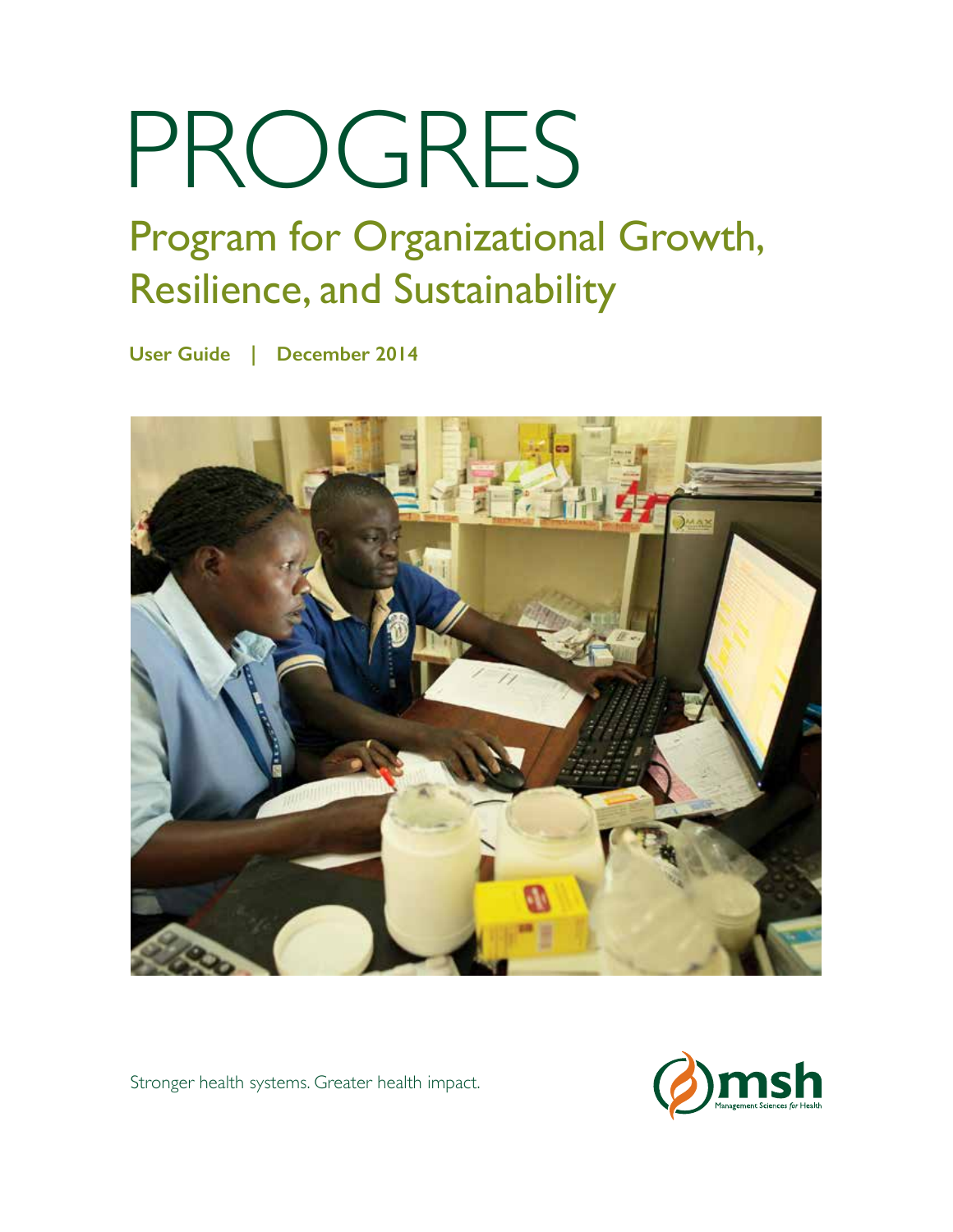## **Table of Contents**

| 1.2. The Program for Organizational Growth, Resilience, and Sustainability (PROGRES) 7 |  |
|----------------------------------------------------------------------------------------|--|
|                                                                                        |  |
|                                                                                        |  |
|                                                                                        |  |
|                                                                                        |  |
|                                                                                        |  |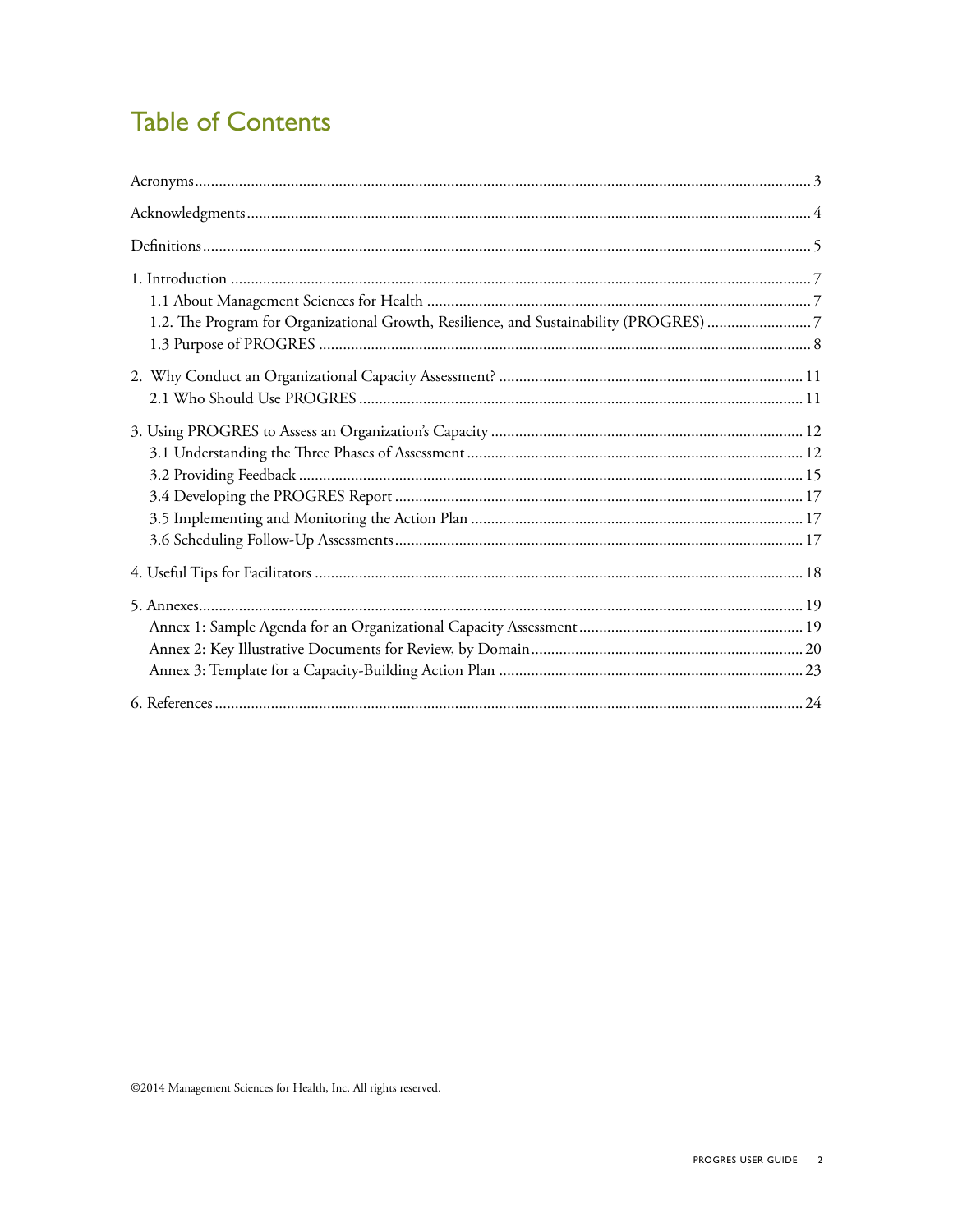## <span id="page-2-0"></span>Acronyms

| <b>AIDS</b>    | Acquired Immunodeficiency Syndrome                                |
|----------------|-------------------------------------------------------------------|
| <b>CSO</b>     | Civil Society Organization                                        |
| <b>CEO</b>     | Chief Executive Officer                                           |
| <b>GAAP</b>    | <b>Generally Accepted Accounting Principles</b>                   |
| <b>HIV</b>     | Human Immunodeficiency Virus                                      |
| <b>IFAD</b>    | International Fund for Agriculture and Development                |
| KM             | Knowledge Management                                              |
| <b>KPI</b>     | Key Performance Indicator                                         |
| M&E            | Monitoring and Evaluation                                         |
| <b>MOH</b>     | Ministry of Health                                                |
| MOU            | Memorandum of Understanding                                       |
| <b>MSH</b>     | Management Sciences for Health                                    |
| <b>NPO</b>     | Not-for-Profit Organization                                       |
| <b>OCA</b>     | Organizational Capacity Assessment                                |
| <b>OCAT</b>    | Organizational Capacity Assessment Tool                           |
| OD             | Organizational Development                                        |
| <b>PROGRES</b> | Program for Organizational Growth, Resilience, and Sustainability |
| <b>TOR</b>     | Terms of Reference                                                |
| <b>USAID</b>   | United States Agency for International Development                |
| <b>USG</b>     | <b>United States Government</b>                                   |
|                |                                                                   |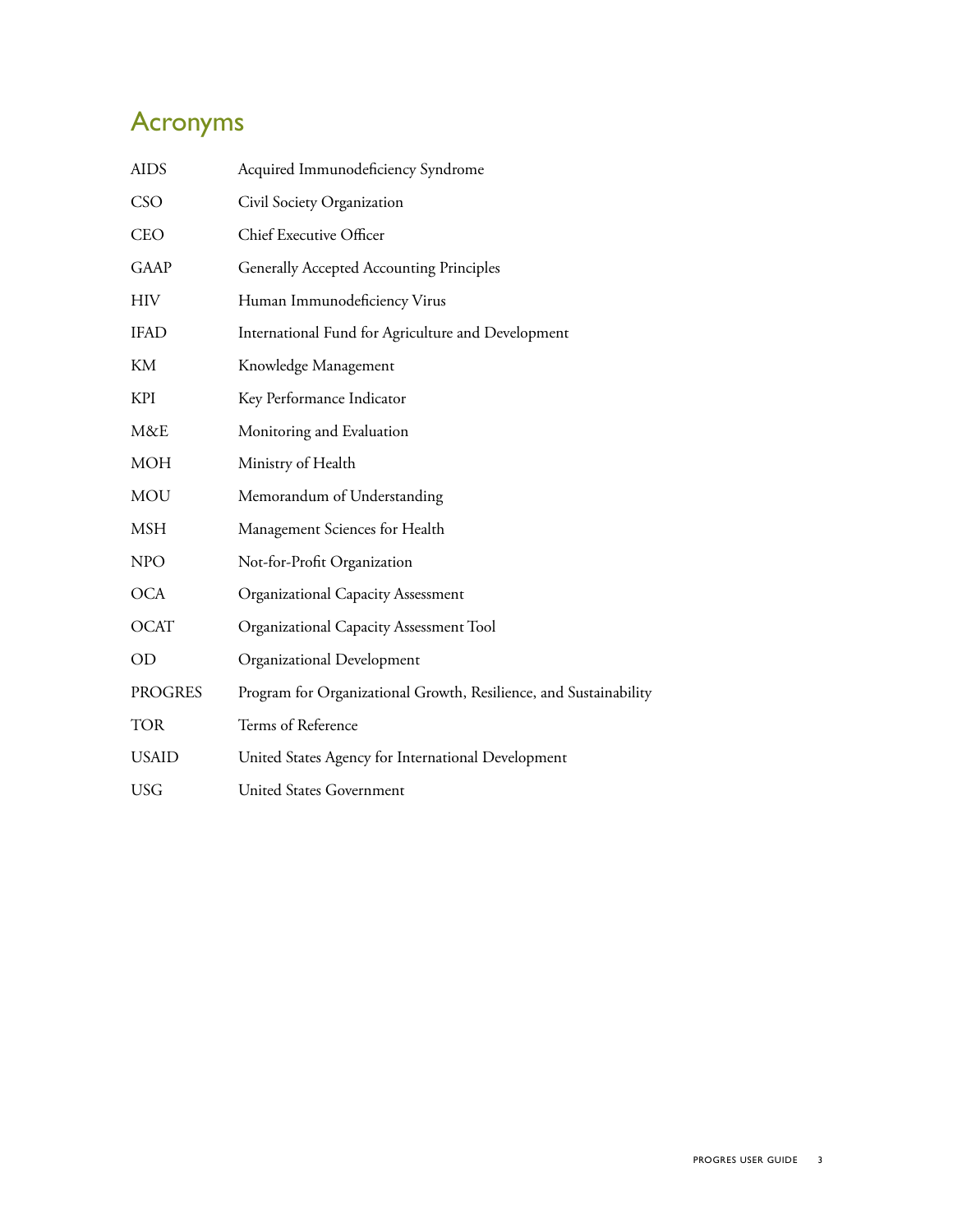## <span id="page-3-0"></span>Acknowledgments

We wish to express our sincere gratitude to the leadership of Management Sciences for Health (MSH), specifically President and CEO Dr. Jonathan Quick and Vice President Larry Michel, and the Innovation Challenge (INCH) Fund committee for providing the resources in support of the development of PROGRES, the MSH master organizational capacity assessment tool. This program will facilitate organizational capacity assessment and identify the arenas for capacity-building interventions for improved health outcomes.

Special thanks to the team of experts from MSH who developed PROGRES (the Summit members), led by Henry Kilonzo (Kenya), Wycliffe Ouma (Kenya), Dr. Daraus Bukenya (Kenya), Sam Mulyanga (Kenya), Stephen Marrietta (Kenya), Andrew Anguko (Kenya), Christine Kiecha (Kenya), Judith Seltzer (US), Dr. Kahabi Isangula (Tanzania), Temesgen Workayehu (Ethiopia), Dr. Reshma Trasi (US), Jerusha Govender (South Africa), Stephanie Calves (US), Emmanuel Atuma (Nigeria), and Elizabeth Walsh (US). We thank you for your sacrifices and commitment, which ensured this innovative process was completed within the stated time frame.

In addition, we appreciate the five organizations that played key roles in hosting us in their countries and committed their time to participate in the assessment process as we tested the relevance of the program: Africa Health Project (Nigeria), State Agency for the Control of HIV/AIDS (SACA) – Niger State (Nigeria), Omega Foundation (Kenya), and LENEPWHA and GROW (Lesotho). Thank you very much.

Thanks also to our colleagues from MSH who reviewed the program in Pretoria: Kerry Lee (South Africa), Monita Baba Djara (US), and Musa Salami (Nigeria). Your critical reviews of the program caught missing details and redundancies. We thank you.

The program could not have been finalized without the moral support we received from colleagues on MSH project teams in Kenya, Tanzania, South Africa, Nigeria, and Ethiopia. We appreciate your roles in keeping us motivated.

Henry Kilonzo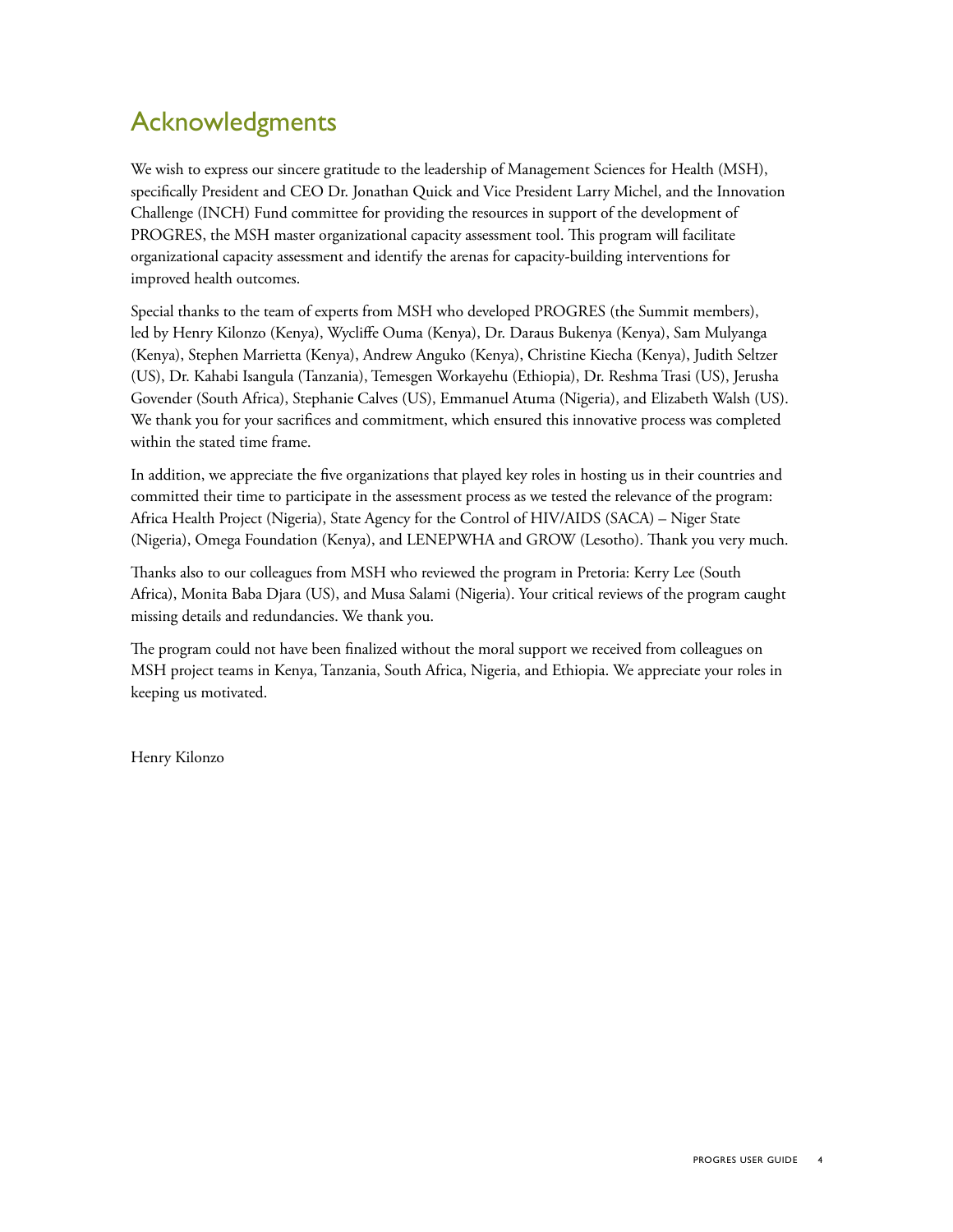## <span id="page-4-0"></span>**Definitions**

| Key Term                     | Definition                                                                                                                                                                                                                                                                                                                                                                                                                        | Source                                                                                                                                                                                                                                                                |
|------------------------------|-----------------------------------------------------------------------------------------------------------------------------------------------------------------------------------------------------------------------------------------------------------------------------------------------------------------------------------------------------------------------------------------------------------------------------------|-----------------------------------------------------------------------------------------------------------------------------------------------------------------------------------------------------------------------------------------------------------------------|
| Advocacy                     | A strategy used by civil society<br>organizations (CSOs), activists, and even<br>policymakers to influence policymaking.<br>Advocacy is about creating or reforming<br>policies and also about effectively<br>implementing and enforcing them.                                                                                                                                                                                    | Sprechmann, S. and Pelton, E. Advocacy<br>Tools and Guidelines: Promoting Policy<br>Change. Atlanta: Cooperative for<br>Assistance and Relief Everywhere Inc.,<br>2001.                                                                                               |
| Capacity-building            | Any action that improves the effectiveness<br>of individuals, organizations, networks,<br>or systems-including organizational<br>and financial stability, program service<br>delivery, program quality, and growth.                                                                                                                                                                                                               | Management Sciences for Health.<br>Challenges Encountered in Capacity<br>Building: A Review of Literature and<br>Selected Tools, Position Paper No. 1, April<br>2010. Accessed at www.msh.org/sites/<br>msh.org/files/as2_technicalbrief_1.pdf 12<br>[December 2014]. |
| Cooperative<br>Agreement     | An award of financial assistance that<br>is used to enter into the same kind of<br>relationship as a grant and is distinguished<br>from a grant in that it provides for<br>substantial involvement between the<br>federal agency and the recipient in<br>carrying out the activity contemplated by<br>the award.                                                                                                                  | USG Grants Glossary. Accessed at www.<br>grants.gov/web/grants/support/general-<br>support/glossary.html#G [12 December<br>2014].                                                                                                                                     |
| Grant                        | An award of financial assistance, the<br>principal purpose of which is to transfer<br>a thing of value from a federal agency to<br>a recipient to carry out a public purpose<br>of support or stimulation authorized by<br>a law of the United States (see 31 U.S.C.<br>$(6101(3))$ . A grant differs from a contract,<br>which is used to acquire property or<br>services for the federal government's direct<br>benefit or use. | USG Grants Glossary. Accessed at www.<br>grants.gov/web/grants/support/general-<br>support/glossary.html#G [12 December<br>2014].                                                                                                                                     |
| Institution/<br>organization | An entity such as a CSO, government<br>ministry, government department, or<br>government program.                                                                                                                                                                                                                                                                                                                                 | As defined by the authors of this user<br>guide, to clarify readers' understanding of<br>how "institution" and "organization" are<br>used in this document.                                                                                                           |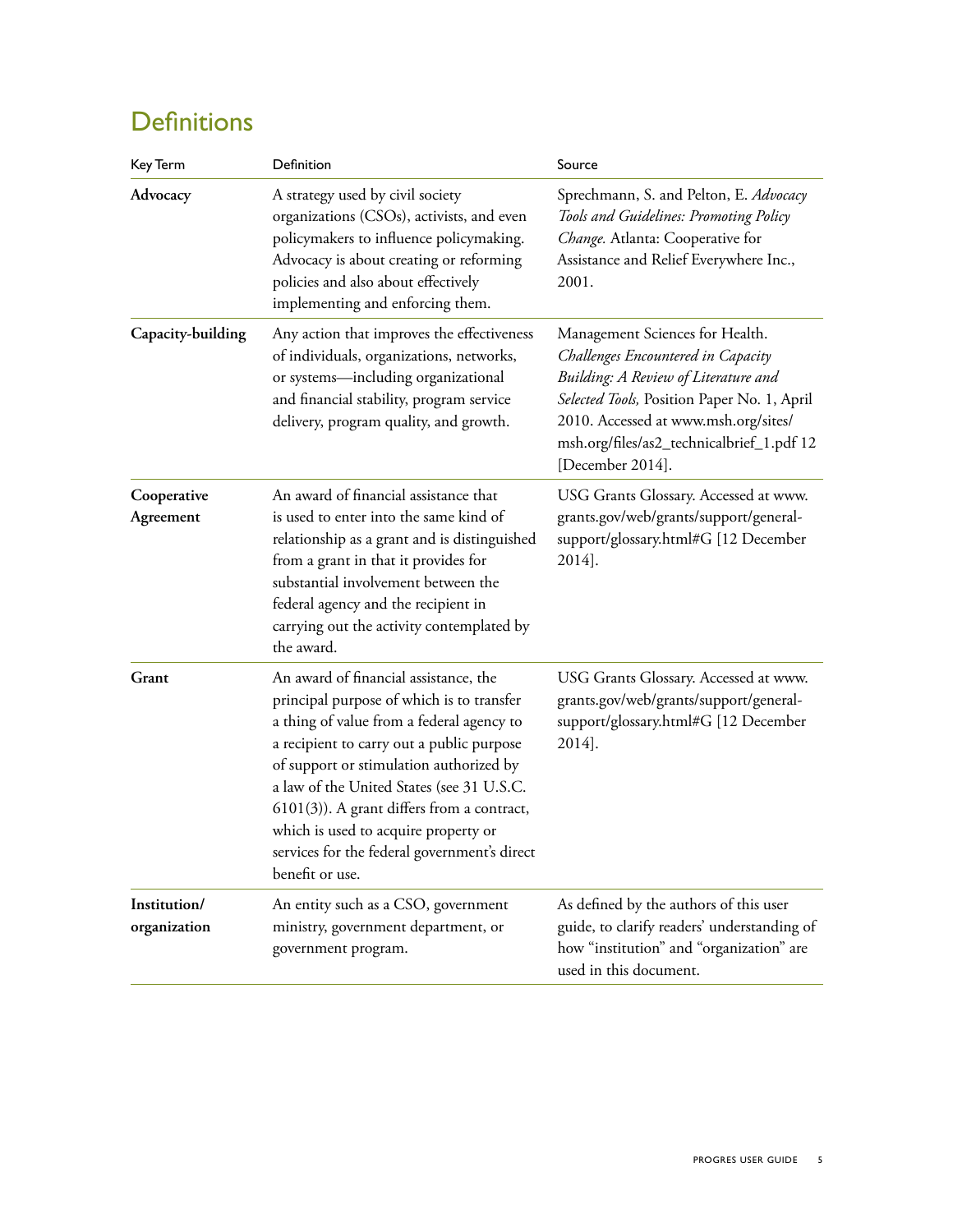| Key Term                                           | Definition                                                                                                                                                                                                                                                                                                                        | Source                                                                                                                                                                                  |
|----------------------------------------------------|-----------------------------------------------------------------------------------------------------------------------------------------------------------------------------------------------------------------------------------------------------------------------------------------------------------------------------------|-----------------------------------------------------------------------------------------------------------------------------------------------------------------------------------------|
| M&E framework                                      | A comprehensive system for monitoring<br>and evaluation, usually developed during<br>the design phase of a project or program;<br>it usually includes a logical framework/log<br>frame/logic model/results chain, as well as<br>indicators, data collection instruments, a<br>data management system, and reporting<br>templates. | Adapted from International Fund for<br>Agriculture Development (IFAD).<br>Managing for Impact in Rural Development:<br>A Guide for Project M&E. Rome: IFAD,<br>2001.                    |
| <b>Mission Statement</b>                           | Explanation of why an organization<br>exists—its overall purpose. The mission<br>statement also describes the organization's<br>current efforts, in the most general sense.                                                                                                                                                       | Adapted from Galer, J. B., Vriesendorp,<br>S., and Ellis, A. Managers Who Lead: A<br>Handbook for Improving Health Services.<br>Cambridge, MA: Management Sciences<br>for Health, 2005. |
| Organizational<br>development (OD)                 | A discipline aimed at improving the<br>effectiveness of organizations and their<br>members, by means of systematically<br>planned interventions and a planned<br>process of developing an organization to<br>become more effective in accomplishing<br>desired goals.                                                             | DCT, Organisational Development<br>Portfolio. Accessed at www.dct.co.za/<br>portfolio-1.htm [12 December 2014].                                                                         |
| Performance<br><b>Monitoring Plan/</b><br>M&E plan | A plan that outlines the M&E<br>requirements for a program or project<br>(i.e., indicators, data sources, data<br>collection instruments, data analysis<br>methods, reflection, and learning events)<br>with roles, responsibilities, time frames,<br>and a budget.                                                               | Adapted from International Fund for<br>Agriculture Development (IFAD).<br>Managing for Impact in Rural Development:<br>A Guide for Project M&E. Rome: IFAD,<br>2001.                    |
| Stakeholders                                       | Individuals and groups who have an<br>interest or concern in the outcomes and<br>success of an organization's activities.                                                                                                                                                                                                         | Adapted from Galer, J. B., Vriesendorp,<br>S., and Ellis, A. Managers Who Lead: A<br>Handbook for Improving Health Services.<br>Cambridge, MA: Management Sciences<br>for Health, 2005. |
| <b>Vision Statement</b>                            | An articulation of the future of the<br>organization and the community it serves.<br>It defines how the organization wants to<br>evolve and what the organization wants<br>to become or achieve over the long term.<br>The vision provides a picture of a desired<br>future.                                                      | Adapted from Galer, J. B., Vriesendorp,<br>S., and Ellis, A. Managers Who Lead: A<br>Handbook for Improving Health Services.<br>Cambridge, MA: Management Sciences<br>for Health, 2005. |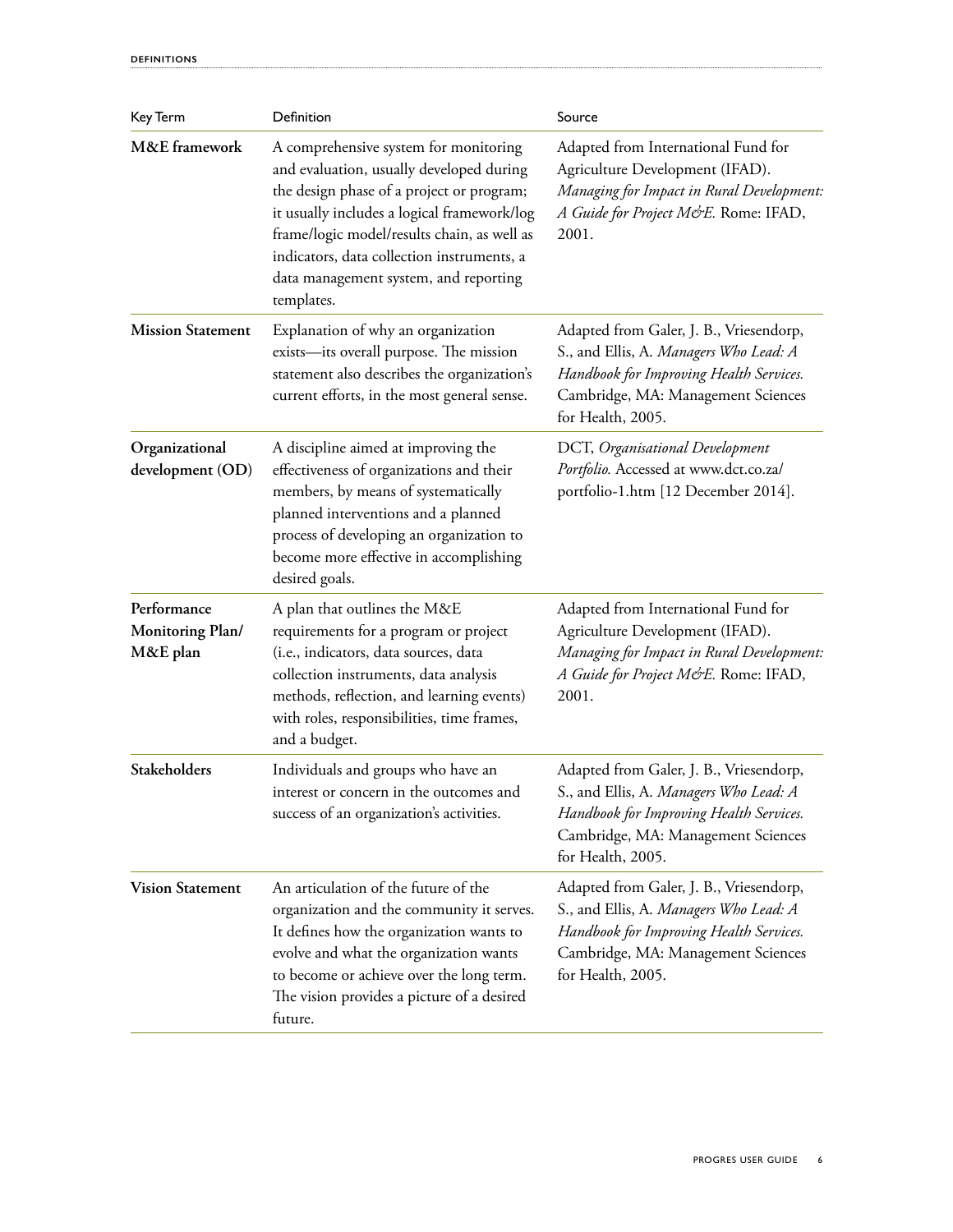## <span id="page-6-0"></span>1. Introduction

#### 1.1 About Management Sciences for Health

Management Sciences for Health (MSH) is a global health nonprofit organization that uses proven approaches developed over 40 years to help leaders, health managers, and communities in developing nations build stronger health systems for greater health impact. We work to save lives by closing the gap between knowledge and action in public health. Since our founding in 1971, MSH has worked in more than 150 countries with policymakers, health professionals, and health care consumers to improve the quality, availability, and affordability of health services. Working with governments, donors, nongovernmental organizations, the private sector, and health agencies, MSH responds to priority health problems such as HIV & AIDS; tuberculosis; malaria; maternal, newborn, and child health; family planning and reproductive health; and chronic non-communicable diseases such as cancer, diabetes, and lung and heart disease. Through strengthening organizational capacity, investing in health systems innovation, building the evidence base, and advocating for sound public health policy, MSH is committed to making a lasting difference in global health.

#### 1.2. The Program for Organizational Growth, Resilience, and Sustainability (PROGRES)

The Program for Organizational Growth, Resilience, and Sustainability (PROGRES) (an organizational capacity assessment tool [OCAT]) was developed by MSH through its Innovation Challenge Fund. PROGRES is a participatory organizational assessment process that helps civil society organizations (CSOs) and government institutions identify areas requiring support to foster sustainability and resilience. PROGRES can also be adapted for use by organizations working in areas outside of health.

Assessing and analyzing an organization's abilities and needs can help determine priorities to improve operations and performance. It is important to view an organizational capacity assessment (OCA) as an opportunity for learning and development through assessment, rather than evaluation (which implies making a value judgment). This assessment tool will help an organization identify its strengths and weaknesses and stimulate discussion about particular organizational capacity areas among staff and other stakeholders, with the ultimate goal of improving performance.

PROGRES draws from and builds upon existing institutional strengthening tools developed and used by MSH while implementing USAID-funded projects in Kenya, Tanzania, Ethiopia, South Africa, and Nigeria. They include:

- the FANIKISHA OCAT, developed by the FANIKISHA Institutional Strengthening Project in Kenya
- the Institutional Capacity Building OCAT, developed by the Tanzania Institutional Capacity Building Project
- the Leadership, Management & Governance (LMG) OCAT, developed by the LMG/Ethiopia Project
- the Building Local Capacity OCAT, developed by the Building Local Capacity for Delivery of HIV Services in Southern Africa Project
- the Health Organizations Capacity Assessment Tool, developed by Nigeria's Prevention and Organizational Systems AIDS Care and Treatment Project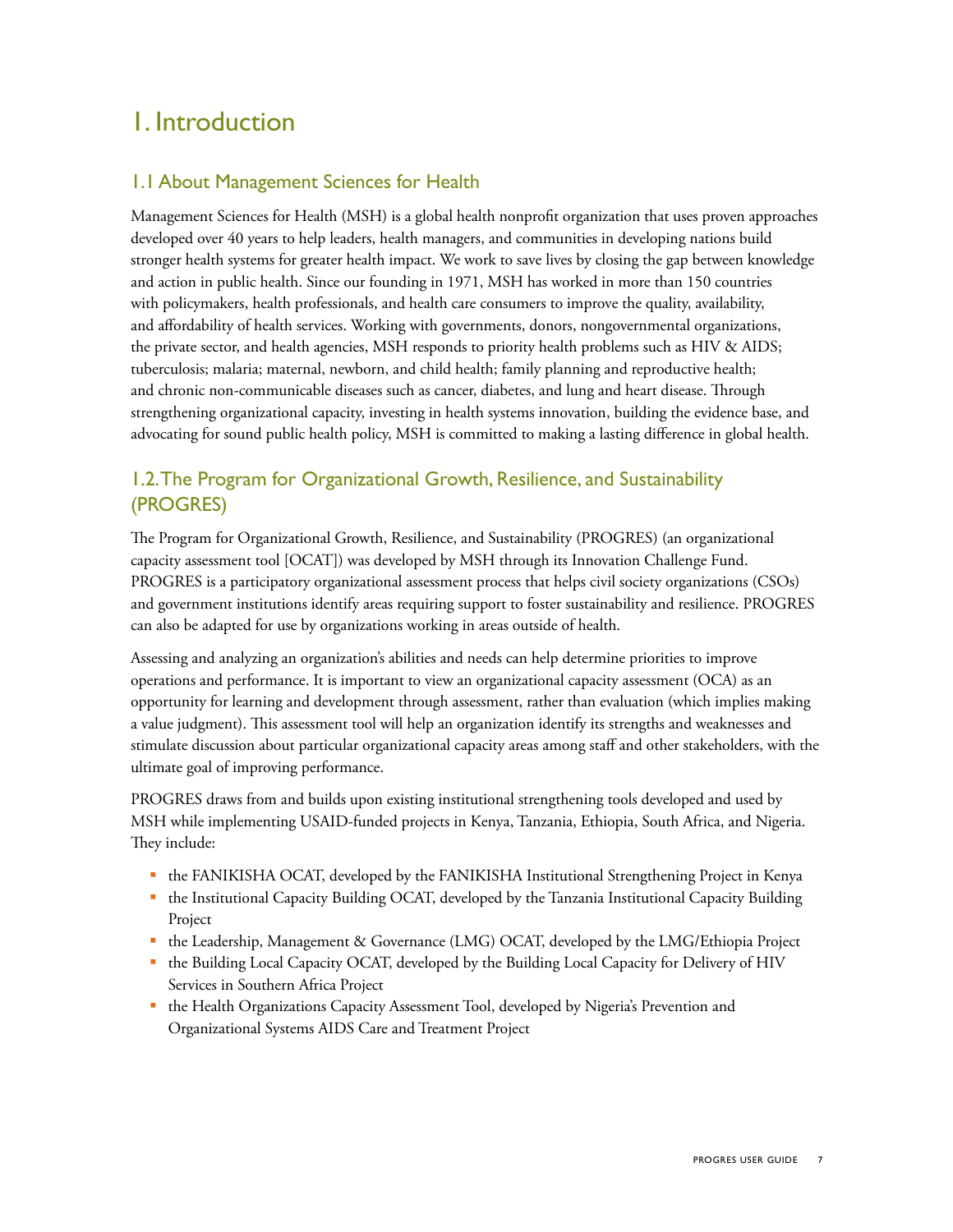<span id="page-7-0"></span>PROGRES gathers data on an organization's capacity along a broad range of performance parameters. It then formulates these into 11 organizational capacity domains: 7 core and 4 optional domains. Assessment of the latter will depend on the mandate of the organization being assessed. These domains include:

#### **Core Domains**

- 1. Governance and Leadership
- 2. Finance, Operations, and Administration
- 3. Resource Mobilization
- 4. Human Resources Management
- 5. Program Management
- 6. Communications
- 7. Monitoring and Evaluation, and Knowledge Management

#### **Optional Domains**

- 8. Advocacy, Networking, and Alliance Building
- 9. Service Delivery and Quality Assurance
- 10. Coordination and Collaboration
- 11. Grants and Sub-grants Management

Each domain has subdomains with three to six ideal practices within each subdomain. The domains and subdomains in the assessment are designed to be adaptable according to the organization's context.

#### **Sustainability Factors**

In this time of local ownership and scaled-back resources, it is imperative that organizational performance be linked with organizational sustainability. MSH separates sustainability into three distinct areas: institutional, financial, and programmatic. PROGRES allows organizations to see how the domains contribute to each area of sustainability; the program illuminates where organizational stunting occurs, so that capacity-building efforts can focus not only on underperforming domains but also on those domains that are impeding an organization's sustainability.

The correlation of the core domains and subdomains with each area of sustainability is presented in Table 1.

#### 1.3 Purpose of PROGRES

MSH recognizes that measuring, monitoring, and evaluating changes in organizational capacity over time are critical to the growth, resilience, and sustainability of an organization. Thus, in 2014, MSH developed PROGRES for assessing CSOs and government institutions working in health and health-related areas. The tool is designed to assess organizational capabilities to enhance performance toward achieving organizational goals. In addition, it:

- **•** provides baselines of the major institutional capacity domains so that areas of relative weakness can be identified and prioritized
- measures an organization's capacity before a capacity-building program is implemented
- monitors and quantifies an organization's capacity-building efforts over time
- provides evidence of what works and does not work in organizational capacity-building
- generates a score for each of the three areas of sustainability (institutional, financial, and programmatic), which will be used in creating an action plan to address identified areas of weakness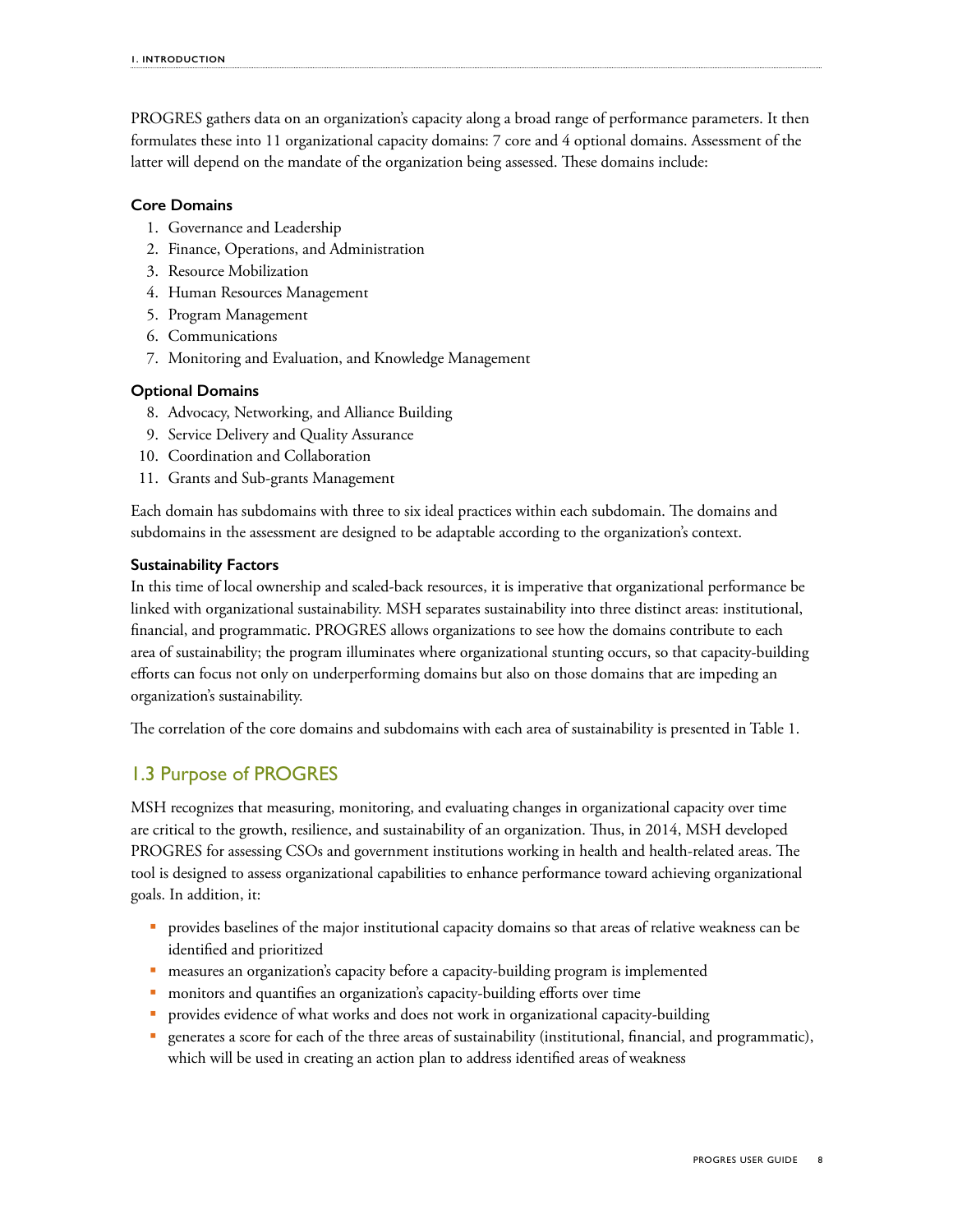|                                                   | <b>Institutional</b><br>sustainability | <b>Financial</b><br>sustainability | Programmatic<br>sustainability |
|---------------------------------------------------|----------------------------------------|------------------------------------|--------------------------------|
| <b>CORE DOMAINS</b>                               |                                        |                                    |                                |
| <b>Goverance and Leadership</b>                   |                                        |                                    |                                |
| Governing Body Formation                          |                                        |                                    |                                |
| Governing Body Function                           |                                        |                                    |                                |
| Strategic Leadership                              |                                        |                                    |                                |
| <b>Succession Planning</b>                        |                                        |                                    |                                |
| Finance, Operations, and Administration           |                                        |                                    |                                |
| <b>Financial Policies and Procedures</b>          |                                        | œ                                  |                                |
| Financial Management System                       |                                        |                                    |                                |
| <b>Budget Management</b>                          |                                        |                                    |                                |
| Accounting and Record-keeping                     |                                        |                                    |                                |
| <b>Financial Reporting</b>                        |                                        |                                    |                                |
| Internal Control Systems                          |                                        | $\bullet$                          |                                |
| Payroll                                           |                                        |                                    |                                |
| Purchasing and Procurement                        |                                        |                                    |                                |
| Cash and Bank Management                          |                                        |                                    |                                |
| Inventory and Asset Management                    |                                        | e                                  |                                |
| Annual External Audit                             |                                        |                                    |                                |
| Operations and Administration                     |                                        |                                    |                                |
| Finance Staffing and Competency                   |                                        |                                    |                                |
| <b>Resource Mobilization</b>                      |                                        |                                    |                                |
| Resource Mobilization Planning and Implementation |                                        |                                    |                                |
| <b>Resource Diversification</b>                   |                                        |                                    |                                |
| <b>Resource Monitoring</b>                        |                                        |                                    |                                |
| <b>Human Resources Management</b>                 |                                        |                                    |                                |
| Human Resources Policy and Procedures Manual      | 0                                      |                                    |                                |
| Organizational Structure and Job Descriptions     |                                        |                                    |                                |
| Staff Recruitment and Retention                   |                                        |                                    |                                |
| <b>Staff Training and Development</b>             |                                        |                                    |                                |
| Performance Management                            |                                        |                                    |                                |
| <b>Compensation Management</b>                    |                                        |                                    |                                |
| Human Resources Data Management System            | ●                                      |                                    |                                |
| <b>Program Management</b>                         |                                        |                                    |                                |
| Program Design                                    |                                        |                                    |                                |
| Program Planning and Monitoring                   |                                        |                                    |                                |
| Program Risk Plan                                 |                                        |                                    |                                |
| Program Sustainability                            |                                        |                                    |                                |

#### **Table 1: Attribution of Core Domains and Subdomains by Area of Sustainability**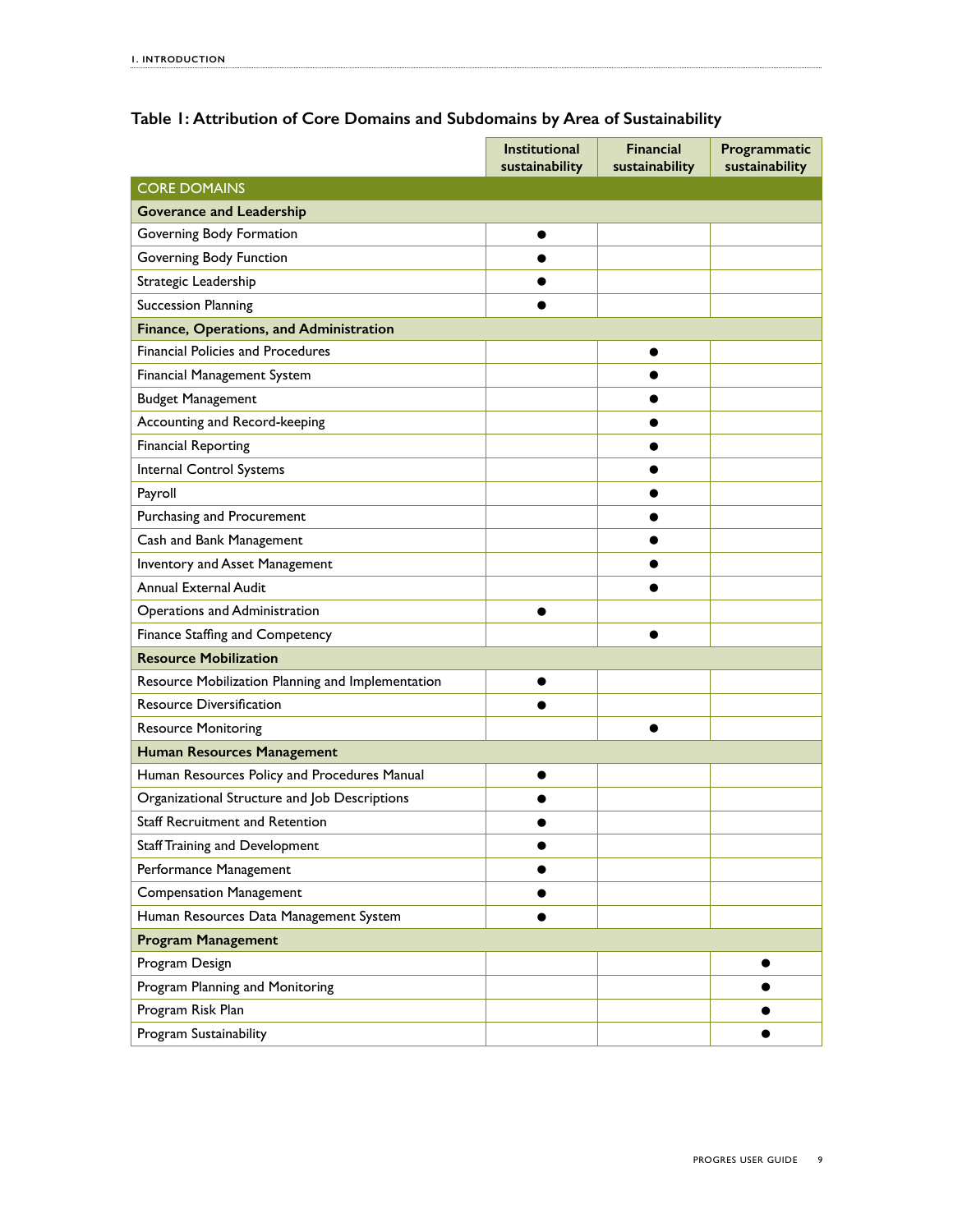|                                                     | Institutional<br>sustainability | <b>Financial</b><br>sustainability | Programmatic<br>sustainability |
|-----------------------------------------------------|---------------------------------|------------------------------------|--------------------------------|
| <b>Communications</b>                               |                                 |                                    |                                |
| Communications Strategy and Plan                    | 0                               |                                    |                                |
| Branding and Marketing Plan                         | ●                               |                                    |                                |
| <b>Communications Capacity</b>                      |                                 |                                    |                                |
| Internal and External Communications                |                                 |                                    |                                |
| Monitoring and Evaluation, and Knowledge Management |                                 |                                    |                                |
| M&E Planning                                        |                                 |                                    |                                |
| Data Management                                     |                                 |                                    |                                |
| Data Quality                                        |                                 |                                    |                                |
| Data Analysis and Use                               |                                 |                                    |                                |
| Periodic Evaluations                                |                                 |                                    |                                |
| Knowledge Management                                |                                 |                                    |                                |
| <b>OPTIONAL DOMAINS</b>                             |                                 |                                    |                                |
| Advocacy, Networking, and Alliance Building         |                                 |                                    |                                |
| Advocacy Planning and Implementation                |                                 |                                    |                                |
| Networking and Alliance Building                    |                                 |                                    |                                |
| <b>Service Delivery and Quality Assurance</b>       |                                 |                                    |                                |
| Information and Education about Service Delivery    |                                 |                                    |                                |
| Service Delivery Targets                            |                                 |                                    |                                |
| Service Improvement and Learning                    |                                 |                                    |                                |
| Service Delivery Standards                          |                                 |                                    |                                |
| <b>Coordination and Collaboration</b>               |                                 |                                    |                                |
| <b>Coordination Platforms</b>                       |                                 |                                    |                                |
| <b>Coordination Roles</b>                           |                                 |                                    |                                |
| Strategic Engagement and Support to Stakeholders    |                                 |                                    |                                |
| <b>Grants and Sub-grants Management</b>             |                                 |                                    |                                |
| Grants Management Policies and Procedures           |                                 |                                    |                                |
| <b>Grants Management System</b>                     |                                 |                                    |                                |
| Capacity Development of Subgrantees                 |                                 |                                    |                                |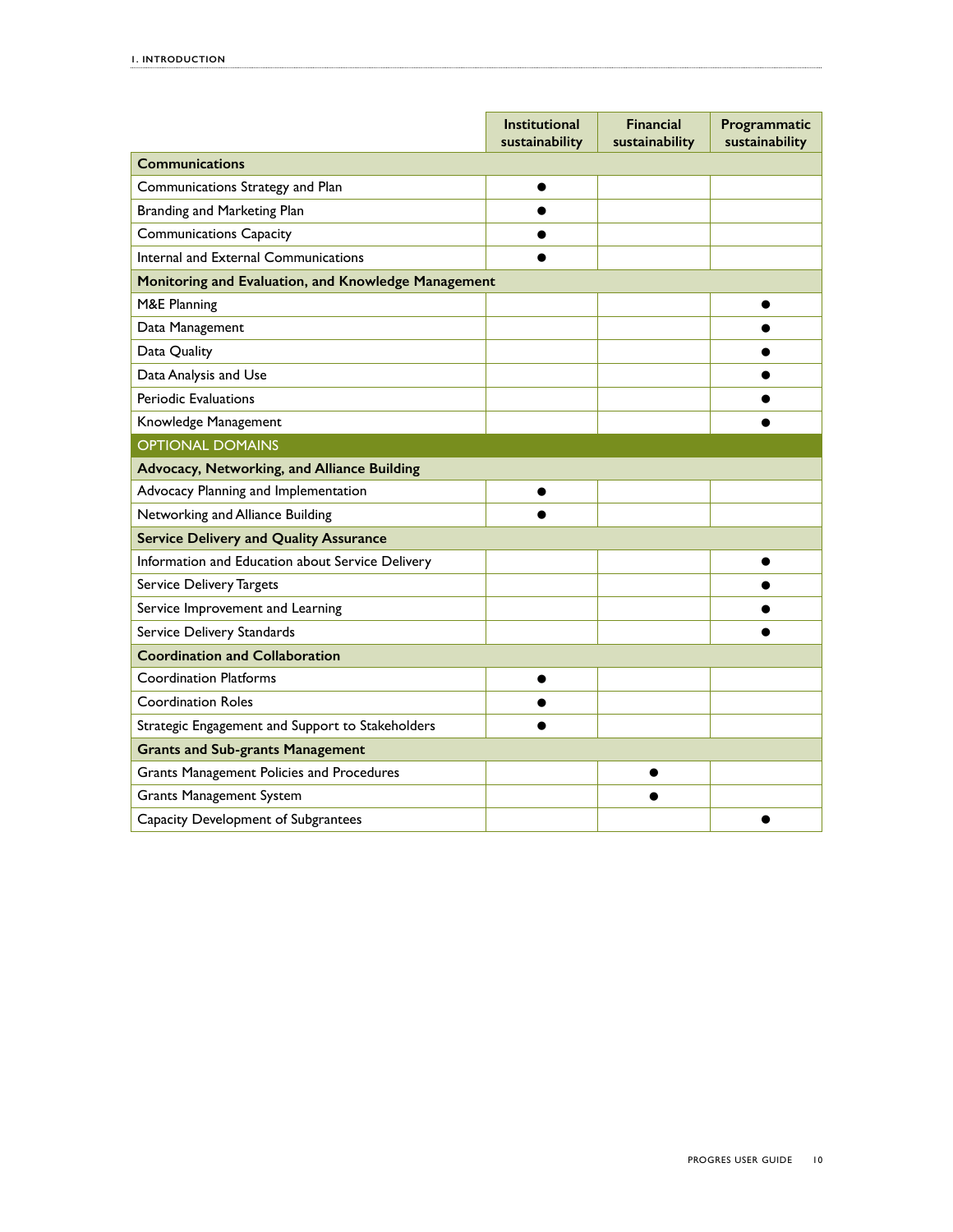## <span id="page-10-0"></span>2. Why Conduct an Organizational Capacity Assessment?

OCATs such as PROGRES may be conducted for a variety of reasons, including identifying priorities for capacity-building and measuring changes in organizational capacity over time (e.g., before and after capacitybuilding interventions).

The analysis of capacity-building data collected at baseline and periodically thereafter provides:

- **baseline data on CSO and government institutional capacity before capacity-building interventions are** implemented
- clear definitions of organizational capacity; data from subsequent assessments can be compared with baseline data
- **information that can be utilized to develop an action plan to help the organization progress to a higher** stage of capacity and sustainability
- evidence of demonstrable changes in the capacity and sustainability of an organization as a result of capacity-building interventions
- § regular monitoring data on an organization's capacity that can be used to make decisions. For example, an organization might use such information to ensure the technical assistance it is receiving is at an appropriate level and continues to address its needs.

#### 2.1 Who Should Use PROGRES

PROGRES was developed to be administered by or with a broad range of  $\mathrm{CSOs^1}$  and governmental and other organizations to measure organizational capacity. It can also be used by development organizations and agencies, including government line ministries.

<sup>1</sup> Narrowly defined, "civil society" refers to the wide diversity of not-for-profit, nonstate organizations as well as community-based associations and groups (distinct from both governmental and the business sectors) that advance a collective or public good or common interest. These organizations are also referred to as not-for-profit organizations (NPOs), nongovernmental organizations, charities, and voluntary associations or organizations. "Civil society" can also be defined very broadly to include the private sector. Examples of CSOs include community groups, labor unions, indigenous groups, charitable organizations, faith-based organizations, professional associations, and foundations.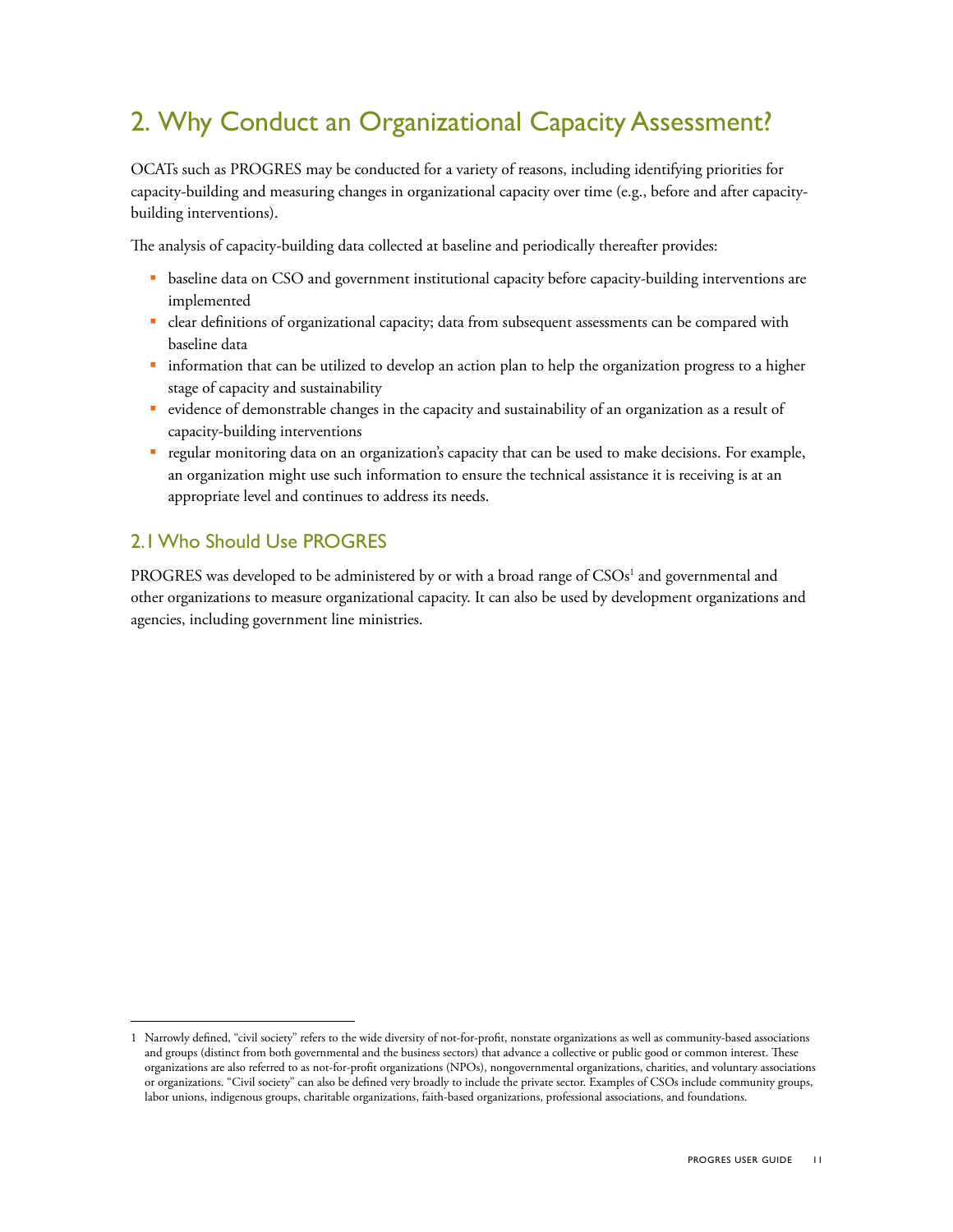## <span id="page-11-0"></span>3. Using PROGRES to Assess an Organization's Capacity

#### 3.1 Understanding the Three Phases of Assessment

The assessment process is participatory and is conducted through a multipronged approach that combines a review of background documents (desk review), interviews, onsite organizational systems review, and group discussions led by a designated facilitator. Sessions after the first can be either self-administered or conducted by a facilitator. The assessment features three phases, described below.

#### *Phase 1: Pre-Assessment*

#### **Step 1: Meeting with CSO or institution senior management**

Initial preparatory meetings that introduce PROGRES and its requirements ensure buy-in and ownership of the assessment process and results and identify change champions. During these meetings:

- Designated facilitators and the participating organization agree on the assessment participants, who should represent a mix of all competency skills, levels, and departments; the assessment date; and the venue for the assessment (it is always preferable to conduct the assessment at the location of the organization being assessed).
- § Participants agree on the aims and objectives of the OCA, the agenda (see Annex 1 for a sample), and the documents to be prepared in advance for the assessment. See Annex 2 for a suggested list of documents, by domain, to be reviewed.

The team members who are chosen to participate in the assessment should include at least one representative from each key department, including human resources, finance, monitoring and evaluation (M&E), program implementation, and resource mobilization, as well as other relevant departments (if they exist). In addition, participants should represent all levels of the organization (i.e., senior and middle management, professional staff, and general staff).2 Ideally, at least one board member and the chief executive officer (CEO) or director should also participate. The ideal group size is around eight participants to facilitate manageable discussions and encourage contributions from all participants. It is possible for an assessment to be conducted with a larger group, although the work will proceed more slowly. In small organizations, it may be preferable to involve everyone.

#### **Step 2: Training the Facilitators**

Three facilitators are recommended, one from the organization being assessed and two from outside the organization. An orientation for the facilitators is conducted over about two days to ensure all content and processes are covered. The orientation addresses use of the assessment tool, the types of organizational documents to be reviewed, the assessment process, and facilitation skills. Facilitators must:

- set clear objectives
- set ground rules and instructions
- determine the amount of time for each discussion and ensure comments are focused
- **•** encourage participation from all levels
- ensure objectivity by following the PROGRES user guide
- be prepared, and know the relevant documents
- § facilitate data capture

<sup>2</sup> A suggested distribution of participants is one-third at a senior level, one-third midlevel, and one-third junior level.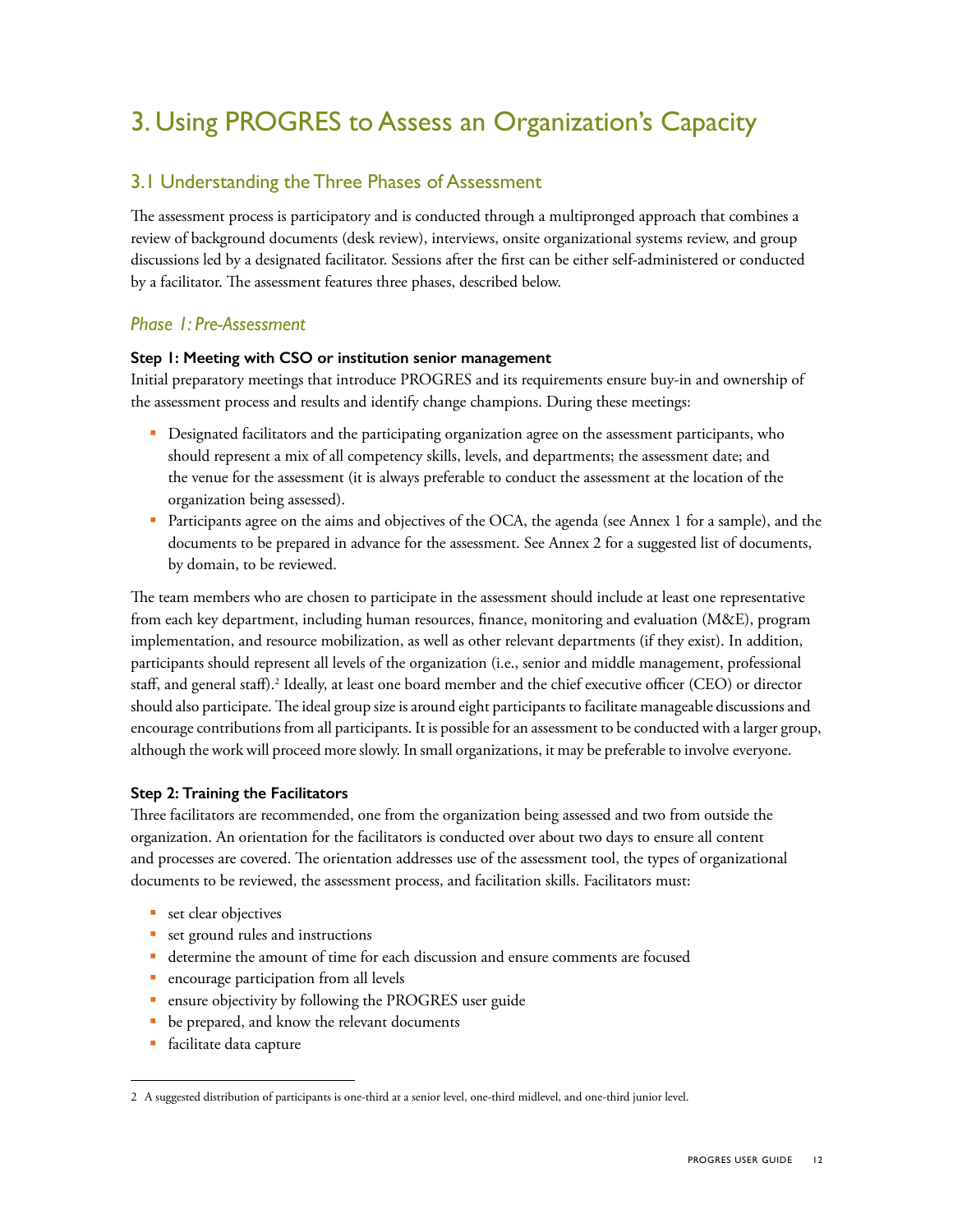By the end of phase 1, the pre-assessment phase, the group should have:

- facilitators who are prepared to lead the PROGRES assessment
- a list of participants
- an agreed-upon agenda
- a common understanding of the assessment program and key documents for review (examples in Annex 2)
- **agreed-on session dates and other logistics**
- **documents in hand for review**
- identified change champions

#### *Phase 2: Review of Systems in Each Domain*

The assessment is conducted in a participatory manner. Using documents such as those listed in Annex 2, the facilitators and staff from the CSO or government institution who are responsible for each domain review the systems and assess the level of development and use of documents, policies, and practices/behaviors related to each domain. A review of relevant policies, procedures, and other pertinent documents related to each subdomain guide the facilitator and the CSO staff to document evidence of existing capacity strengths and weaknesses within the organization. See Annex 2 for examples.

After the document review, the facilitators and CSO or government institution staff discuss the results and agree on the level of performance in each subdomain. PROGRES defines five stages of capacity: A rating of one represents the least capacity (no evidence of capacity), and a rating of five represents the highest level of capacity. The group should select the stage they feel most accurately reflects the state of the organization at the time of the assessment. This score is presented during the consensus workshop.

#### **Creating A Comfortable, Safe Environment**

It is important for phase 2 of the assessment to be conducted in an environment in which different viewpoints are respected and participants are comfortable with speaking freely. To ensure this, the assessment should take place in a private, adequately spacious, and comfortable place that is conducive for a group discussion (e.g., in a circle).

The session should start with introductions and an icebreaker. The facilitators should introduce themselves and explain the purpose of the assessment: To help the organization learn, grow, and develop. Facilitators should take care to stress that it is not an evaluation (and make sure participants are familiar with the difference: They will identify what the organization is doing, not how well it is doing it. See section 1.2.). Participants should have the opportunity to ask questions and agree on ground rules before the assessment begins.

Technical terms should be explained using simple language. The program was developed in English, and if the organization's predominant language is other than English, a facilitator with strong language translation capabilities should be consulted.

The facilitators need to be mindful of overly domineering and vocal participants and should ensure that everyone (including more junior staff and less confident participants) has a chance to contribute to the discussion.

The facilitators should be attuned to the energy levels and mood of the group and if these drop, to introduce an energizing exercise.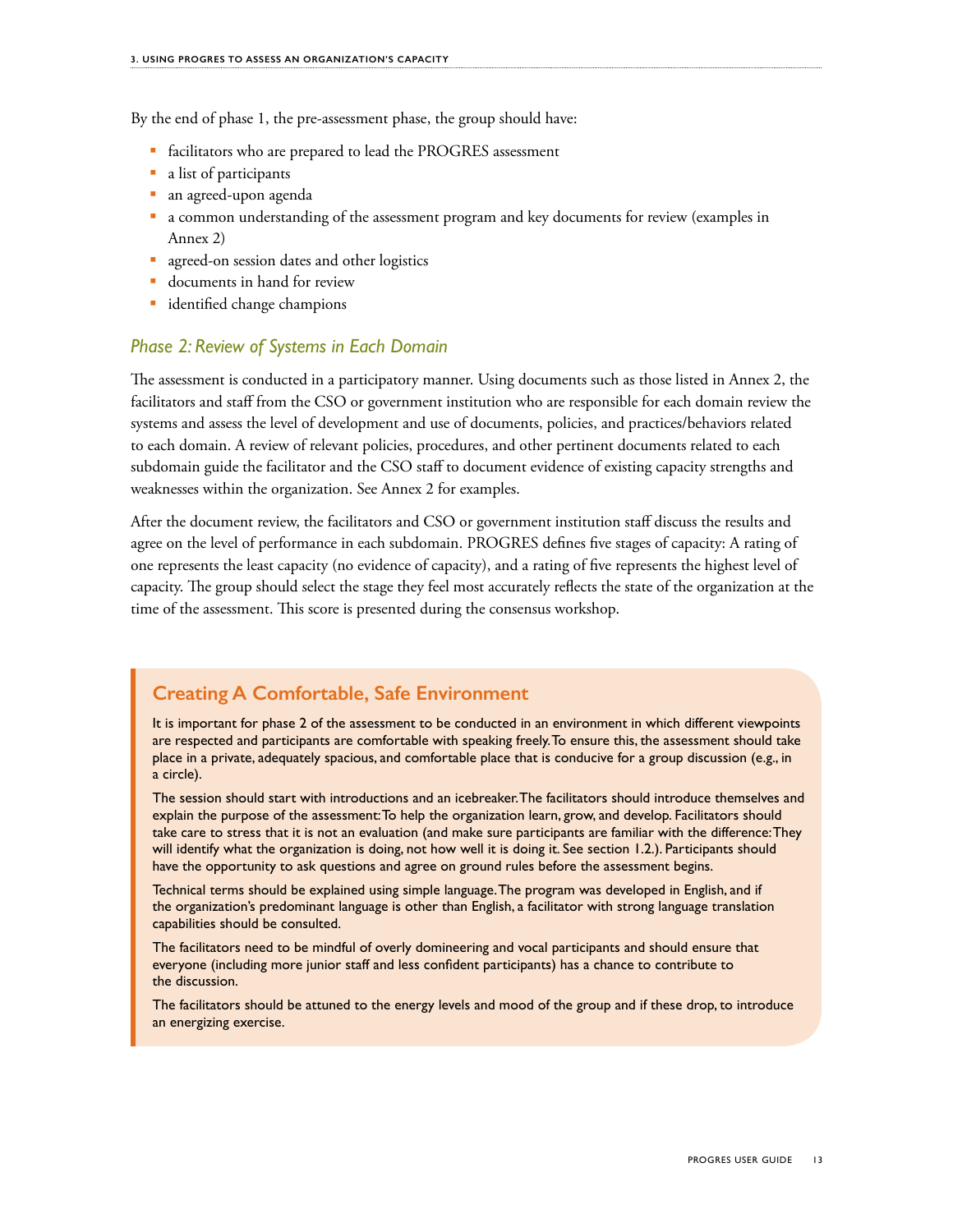

#### **Figure 1. The five stages of capacity in the PROGRES assessment**

#### *Phase 3: Consensus Workshop*

Next, the facilitators and staff from the CSO or government institution conduct a workshop attended by all staff and key stakeholders. During the workshop, the persons responsible for different capacity domains present their findings about the stage the organization is in along with the evidence gathered during the review of systems in that domain. The facilitators guide the domain representatives in discussions about the reasons behind their decisions, based on the evidence contained in the checklists and means of verification mentioned above. In this activity, the facilitators should ask probing questions to stimulate discussion among all workshop participants about whether the organization is at the suggested stage (or not). All members of the organization finally agree on a consensus score for each subdomain that is recorded in the assessment. *It is important to note that the staff representing the organization being* 

#### **Tips for Good Data Capture**

- **Enquire for evidence**
- Know the organization's context to be able to understand and summarize key points
- Be comprehensive but focused when capturing information
- Maintain focus on discussion and good listening skills

*assessed take the lead in determining the relative capacity-level scores.* The facilitator simply guides the discussion and does not determine the final ratings. This approach ensures that the CSO or government institution owns the results and thereafter can commit to addressing the identified capacity gaps.

Ultimately, the consensus workshop produces an overall score linked to a stage of capacity for each domain. Details about scoring are given below.

#### *Details about Scoring driving the PROGRES Assessment*

#### **Step 1: Rate the Organization's Domains and Subdomains**

The facilitators explain the rating scale presented above, introduce the first domain and associated subdomains, and read in full the description of the five levels of capacity (scored 1 through 5) for each subdomain before asking the participants to discuss scores. The CSO staff present documented evidence for each subdomain and domain to support their scoring decisions.

#### **Step 2: Review and Discuss the Scores**

The facilitator leads all participants in a discussion about each subdomain score. If no one disagrees about any of the scores for the subdomains, there is consensus, and the consensus score can be recorded in the tool for each subdomain. If there are questions or concerns, the experts within the specific domain address them and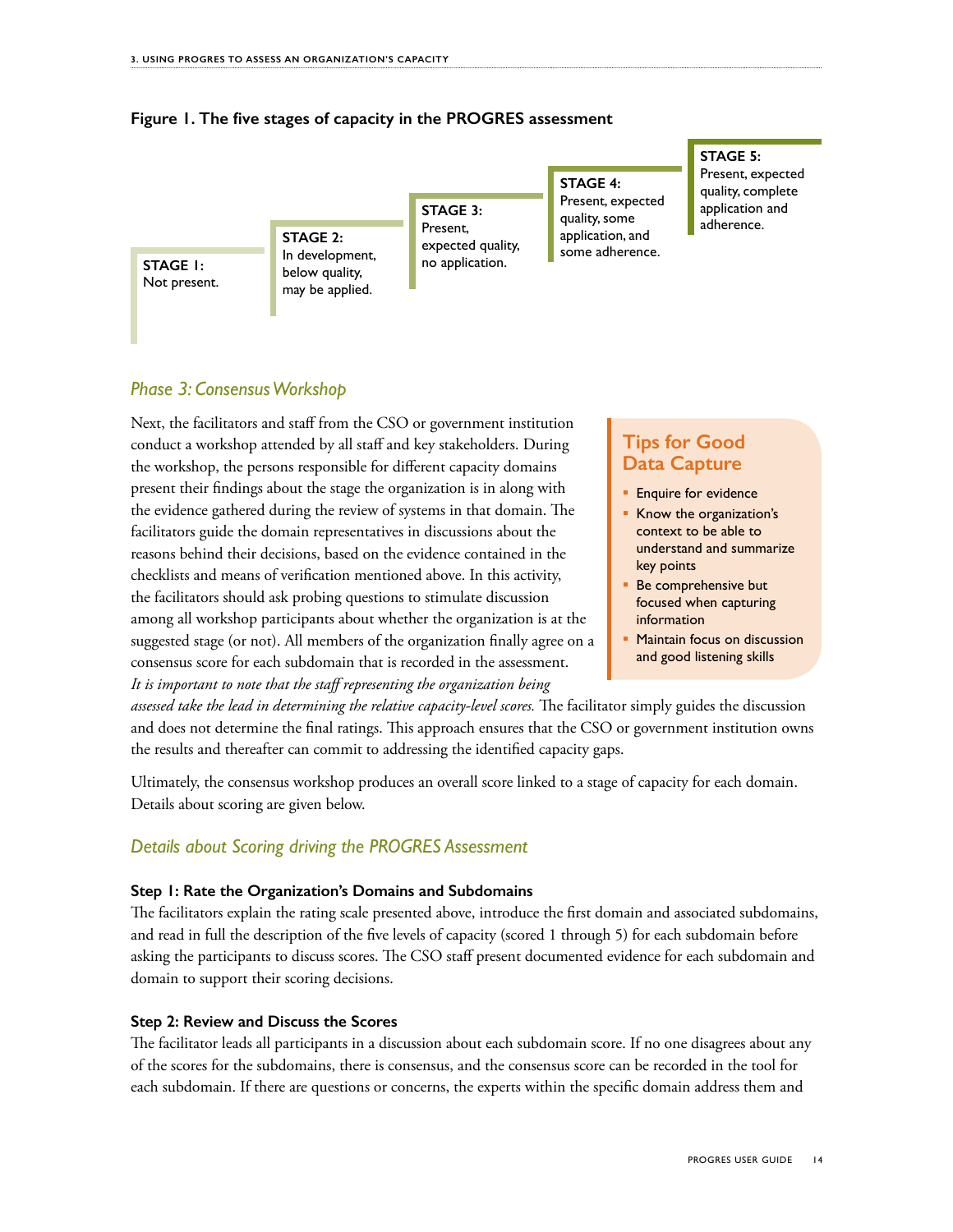<span id="page-14-0"></span>provide evidence to support claims for raising or lowering the score. Evidence on the presence, quality, and use of the systems is based on review of key documents (examples in Annex 2). If participants make changes to their scores, the facilitators should note all relevant comments in the tool, located in the comments column next to the consensus score.

Discussions of each domain should conclude after 30–45 minutes (depending on the number of subdomains). At the end of the discussion of each domain, the facilitator should guide participants in identifying any improvements or changes that could be made to the way the organization works under particular subdomains. These should also be noted in the relevant comments section of the tool.

#### **Step 3: Data Entry, Verification, and Analysis**

PROGRES employs an Excel workbook that consists of one worksheet per domain. It is formatted to automatically calculate the scores for each domain and subdomain upon entering consensus scores for each subdomain. The worksheet also automatically calculates the organization's sustainability score for each of the institutional, financial, and programmatic areas featured in Table 1. Thus, data are captured in real time, and feedback is provided to the participants at the end of the assessment. After participants have agreed on the subdomain scores, the score (a selection between 1 and 5) is entered into the consensus score column of the tool.

By the end of the assessment, the group will have:

- **reviewed organizational documents related to all domains**
- **conducted a review of each domain**
- identified the capacity strengths and gaps of the organization being assessed
- conducted the consensus workshop to agree on the domain scores
- reviewed the dashboards that summarize scores for each domain and subdomain, and each of the three areas of sustainability

#### 3.2 Providing Feedback

#### *Feedback on the Organizational Capacity Scores*

Providing feedback is a critical part of PROGRES. Feedback on the organizational capacity scores can be shared with participants at the end of the consensus workshop since the scores are calculated in real time. The facilitator helps the organization understand the meaning and implications of the scores.

#### *Feedback on the Assessment Process*

Feedback on the assessment process is provided by both the facilitators and the participants. It focuses on several parameters, including the choice of participants for the pre-assessment, amount of time for the assessment, documents reviewed, assessment methodology, the assessment form, and all participants' experiences throughout the assessment period. This feedback is critical for improving the planning and delivery of future assessments, as well as for the continuous improvement of PROGRES.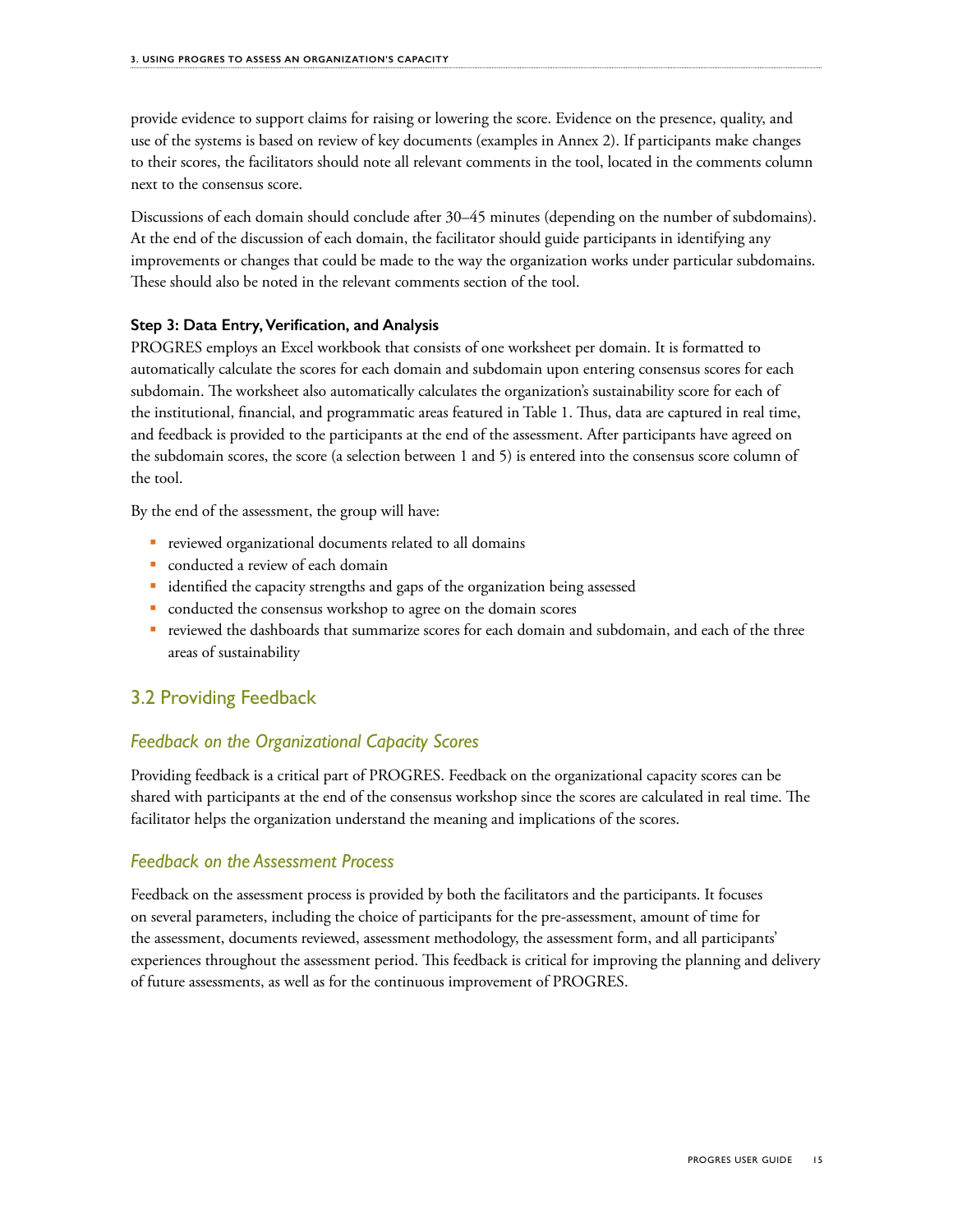#### 3.3 Creating an Action Plan for Capacity-Building

The assessment is followed by a session for creating a capacity-building action plan. By reviewing the dashboards in the tool, participants can see at a glance which dimensions of organizational capacity are most in need of improvement. Subsequently, the PROGRES participants and other key stakeholders in the organization review the findings and discuss appropriate steps to improve areas of weakness and build on areas of strength, taking into consideration the comments and suggestions that arose during the assessment. This also helps determine priorities for capacity-building.

The illustration below is a simple template that could be used to develop the action plan. In creating the action plan, identify the desired deliverables or outputs, necessary resources, and the person(s) in the organization who can support the delivery and monitoring of the plan. Monitoring and status notes about the action plan can be entered as often as desired in the last column. A full-size template can be found in Annex 3.

| Objective: |                                                             |                                               |                                 |                                     |                               |                     |                                                                              |
|------------|-------------------------------------------------------------|-----------------------------------------------|---------------------------------|-------------------------------------|-------------------------------|---------------------|------------------------------------------------------------------------------|
| Outcome:   |                                                             |                                               |                                 |                                     |                               |                     |                                                                              |
| Domain     | <b>Capacity Gaps</b><br><b>Identified</b> (by<br>subdomain) | Proposed<br><b>Priority</b><br><b>Actions</b> | <b>Deliverable</b><br>or Output | <b>Resources</b><br><b>Required</b> | <b>Persons</b><br>Responsible | <b>Time</b><br>Line | <b>Status</b><br>and Notes<br>N=Not started<br>IP=In progress<br>C=Completed |
|            |                                                             |                                               |                                 |                                     |                               |                     |                                                                              |
|            |                                                             |                                               |                                 |                                     |                               |                     |                                                                              |
|            |                                                             |                                               |                                 |                                     |                               |                     |                                                                              |

At the end of the feedback process and action planning, the group will have:

- reviewed dashboard and domain scores, their meaning, and implications for the organization
- **•** prioritized the domains and subdomains needing capacity development
- completed a capacity-building action plan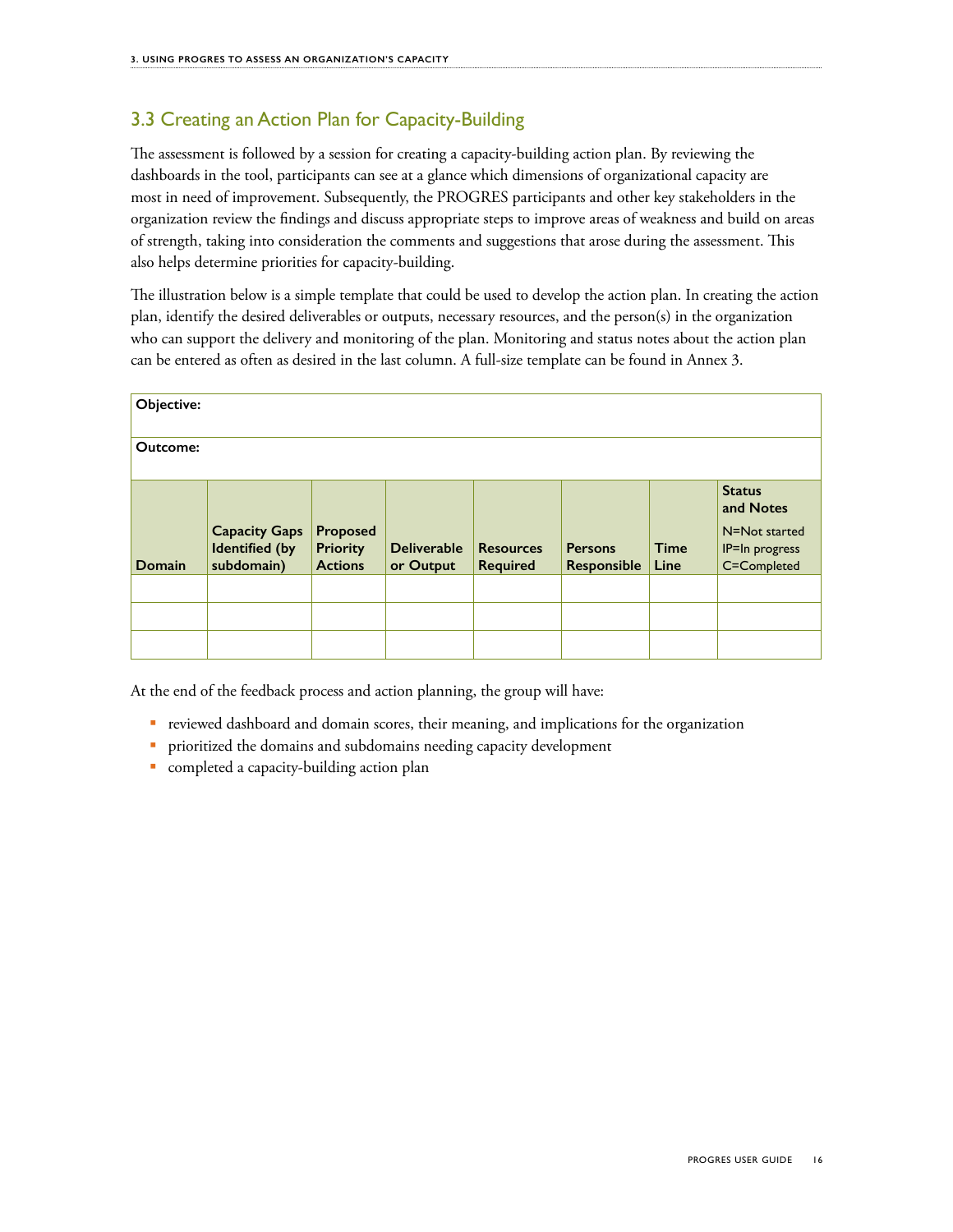#### <span id="page-16-0"></span>3.4 Developing the PROGRES Report

Upon completion of the assessment and action plan, time should be set aside for the facilitator to prepare a capacity assessment report of the assessment findings, including the scores and comments under each subdomain. The template below may be used to develop the PROGRES report. The report should be prepared within one week of completing the assessment and then shared with assessment participants from the CSO or government institution for validation and ownership before it is finalized and approved.

#### **Outline for the PROGRES Report**

- I. Cover page
- II. Table of contents
- III. Acknowledgments
- IV. Executive summary
- V. Introduction/background of assessment
- VI. Description of organization being assessed
- VII. Assessment process
	- **•** Definitions
	- **Methodology**
- VIII. Findings
	- **Illustrative and supporting graphics**
- IX. Discussion of findings
	- **Strengths in performance**
	- **Gaps in performance**
	- **Capacity-building needs**
- X. Annexes
	- **Exercise List of senior management participants**
	- **Assessment agenda**
	- **PROGRES** assessment
	- **Capacity-building action plan**

#### 3.5 Implementing and Monitoring the Action Plan

The capacity-building action plan can succeed only with careful and active monitoring. It is necessary to:

- clearly document findings during the assessment to ensure that the organization's current priorities are identified and taken into account during action plan development.
- identify a change champion to support the implementation and monitoring of the action plan.
- schedule regular meetings, preferably monthly, to review progress on the action plan.
- communicate work plan adjustments, if required, to the change champion during regular review meetings (at least quarterly).
- identify specific challenges to the action plan early on, to ensure they receive support.

#### 3.6 Scheduling Follow-Up Assessments

An annual follow-up capacity assessment using PROGRES is recommended, starting within 12 months after the commencement of the implementation of the capacity-building action plan. For every follow-up assessment, the same process and methodology should be used. Organizations may decide to self-administer the program based on the experience gained from the first or subsequent assessments.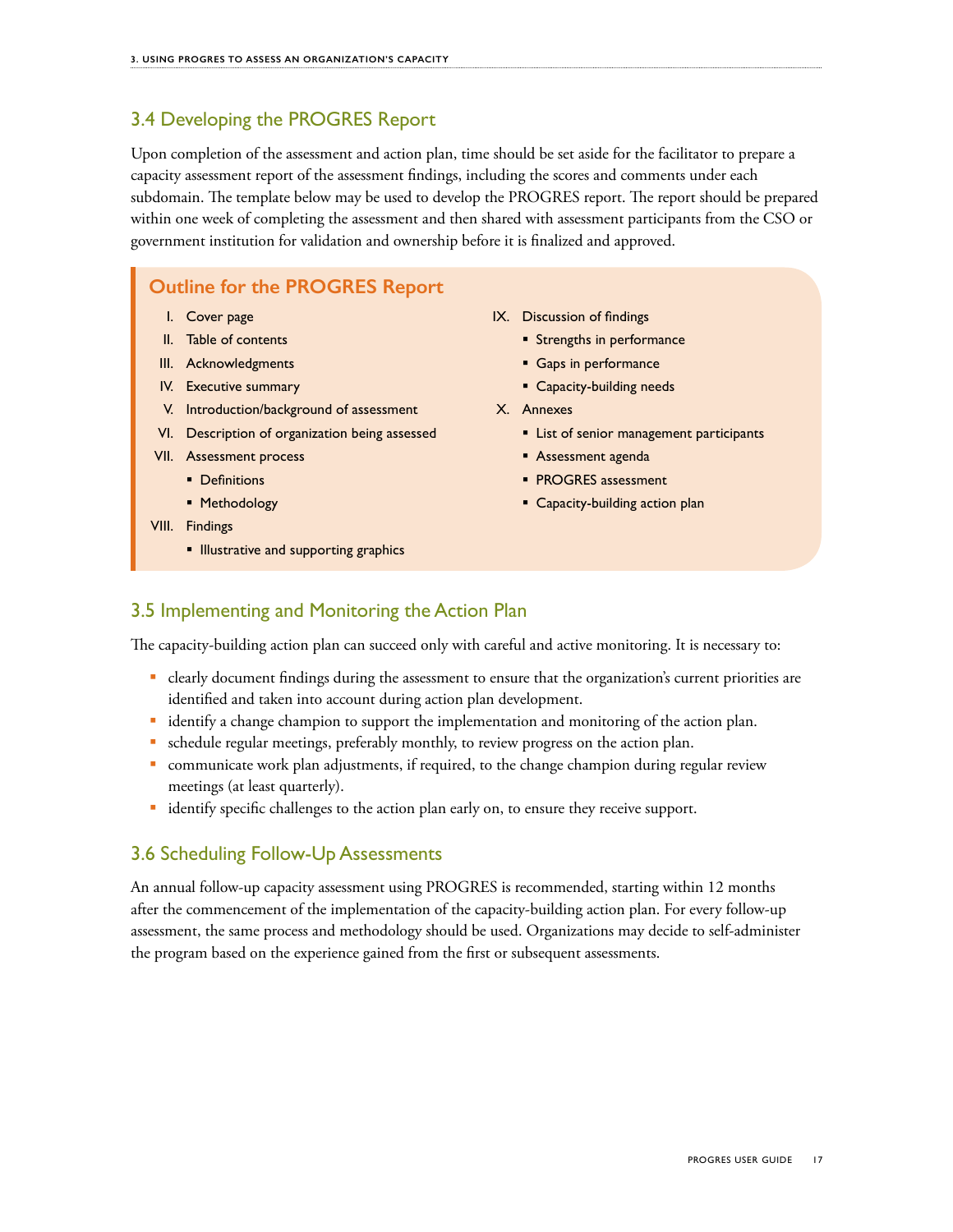## <span id="page-17-0"></span>4. Useful Tips for Facilitators

- § Inform senior management that the assessment is a prime opportunity to hear from their staff.
- Remember to link the pre-assessment meeting to the PROGRES assessment process during the opening session.
- Ensure there is adequate time for all participants to understand the questions and terms used.
- § Use encouraging terms to validate participants and move the discussion along. Examples are: *I think I get a better picture...Could you give an example…I hear you saying that...The impression I get...Based on what you have said…Reflecting on the discussion we had…*
- § Don't emphasize the scores but rather focus on the stages of capacity-building, and describe capacity as a progression of skills, practices, and behaviors. Otherwise, participants may interpret their assessment results in a negative way.
- § In some cases, participants may try to state that they are in between two stages. In these instances, the facilitators must guide them to commit to one specific stage. A review of evidence can help with clarifying the stage.
- § The facilitators should be impartial and objective, ask participants probing questions, and request supporting evidence to bolster their decisions regarding capacity stages.
- § It is important that facilitators are familiar with the respective subdomains (e.g., all participants need to understand the difference between a vision statement and a mission statement, and know the elements of a good strategic plan).
- § Allow space for organizational participants to revise and give their scores again. Remember that different organizations use different terminologies. Allow the participants enough time to think and discuss.
- § Ask all participants to refrain from providing specific feedback in a particular domain or subdomain while they are participating generally in the overall assessment.
- Be prepared with creative ways to make the exercise interesting when introducing terms and domains.
- § Have a polite way of verifying that documents and systems are in place. Politely inquire about this practice in the organization.
- § When necessary, refer to the documents provided beforehand.
- Remember that you may not always have the answer. Keep emphasizing that your role is to help the organization move to the next stage.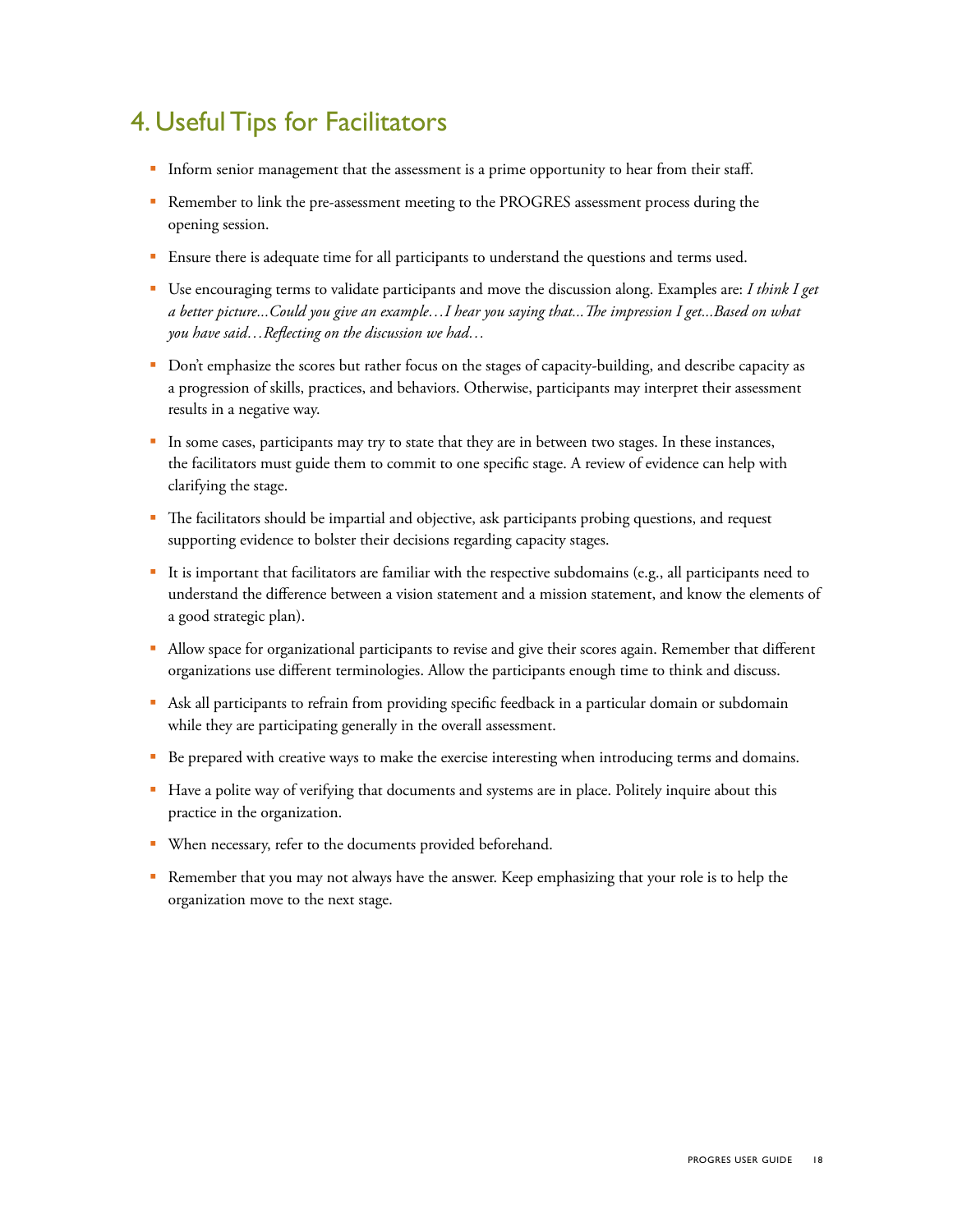## <span id="page-18-0"></span>5. Annexes

#### Annex 1: Sample Agenda for an Organizational Capacity Assessment

#### **Workshop objectives**

- 1. Introduce and familiarize participants with the capacity-building approach
- 2. Develop a shared understanding of the assessment methodology and PROGRES
- 3. Conduct and facilitate the assessment
- 4. Share preliminary highlights and/or results from the assessment
- 5. Discuss next steps and time lines

#### **Day 1**

| <b>Time</b>     | Agenda Item                                                                                             | <b>Responsible</b>   |
|-----------------|---------------------------------------------------------------------------------------------------------|----------------------|
| $09:30 - 10:00$ | • Welcome                                                                                               | Partner organization |
|                 | Introductions of organization staff and PROGRES facilitators<br>ш                                       |                      |
|                 | Brief presentation from the organization being assessed, with<br>×<br>an emphasis on its strategic plan |                      |
| $10:00 - 10:15$ | <b>Objectives</b><br>ш                                                                                  | Facilitator          |
|                 | <b>Expectations and fears</b>                                                                           |                      |
|                 | Ground rules<br>ш                                                                                       |                      |
| $10:15 - 10:30$ | Brief introduction to PROGRES capacity-building program<br>ш                                            | Facilitator          |
|                 | Introduction and overview of the program<br>ш                                                           |                      |
| $10:30 - 11:00$ | Review of performance in various domains and scoring:<br>collection of relevant evidence and documents  | All                  |
| $11:00 - 11:15$ | <b>Health break</b>                                                                                     | All                  |
| $11:15 - 13:00$ | Review of performance in various domains and scoring:<br>collection of relevant evidence and documents  | All                  |
| $13:00 - 14:00$ | <b>Health break</b>                                                                                     | All                  |
| $14:00 - 16:00$ | Review of performance in various domains and scoring:<br>collection of relevant evidence and documents  | All                  |
| 16:00           | Wrap-up and close                                                                                       | Facilitator          |

#### **Day 2**

| <b>Time</b>     | Agenda Item                                                                                             | Responsible          |
|-----------------|---------------------------------------------------------------------------------------------------------|----------------------|
| $09:00 - 09:15$ | Welcome and recap                                                                                       | Facilitator          |
| $09:15 - 10:45$ | Consensus workshop<br>Facilitator                                                                       |                      |
| $10:45 - 11:00$ | <b>Health break</b>                                                                                     | All                  |
| $11:00 - 12:00$ | Consensus workshop                                                                                      | All                  |
| $12:00 - 14:00$ | <b>Health break</b>                                                                                     | All                  |
| $14:00 - 16:00$ | Sharing of preliminary results, discussion of priorities, and<br>development of prioritized action plan | Facilitator          |
| $16:00 - 16:30$ | Next steps and time lines                                                                               | Facilitator          |
| $16:30 - 16:45$ | Wrap-up and close                                                                                       | Partner, facilitator |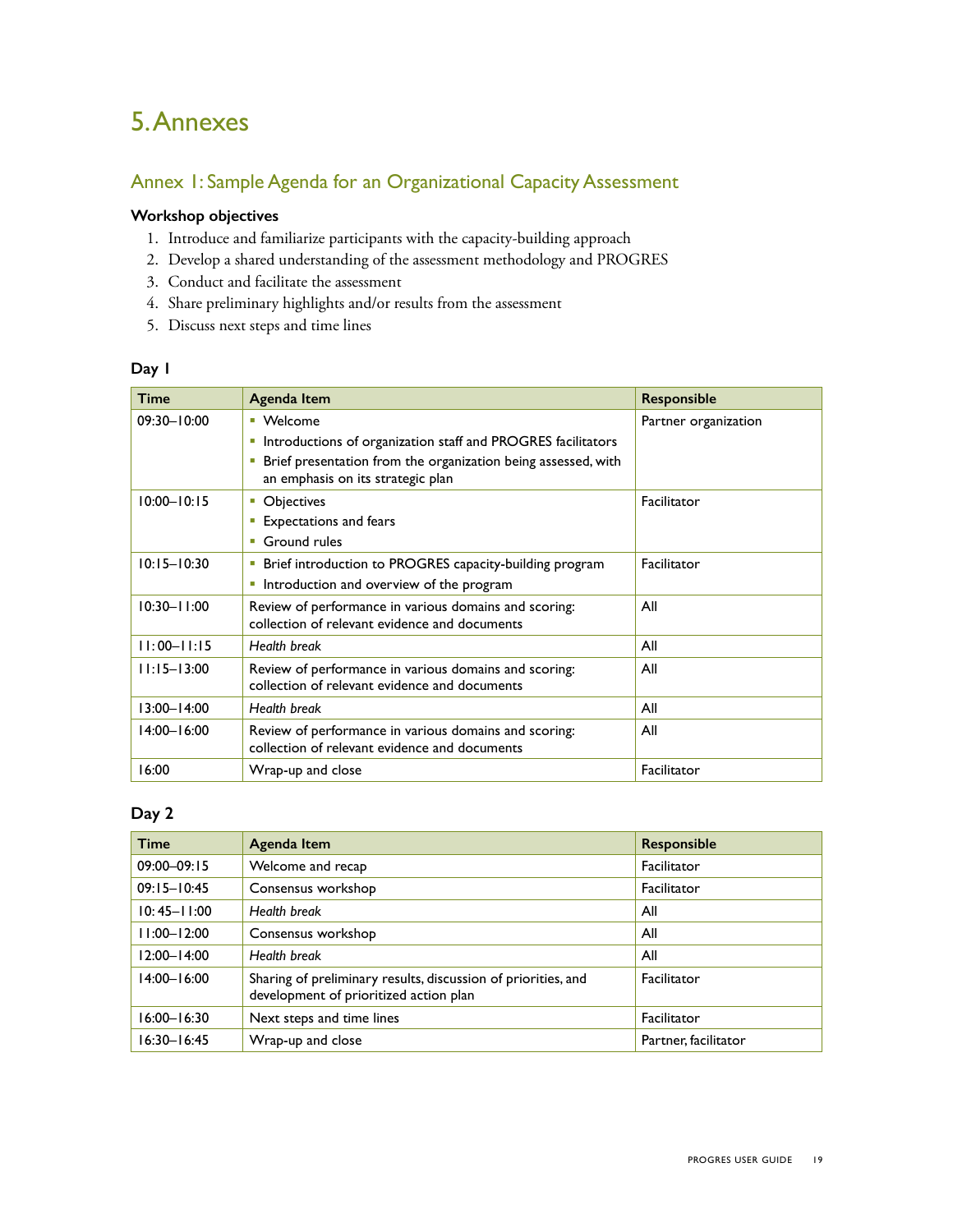#### <span id="page-19-0"></span>Annex 2: Key Illustrative Documents<sup>3</sup> for Review, by Domain

| <b>Core Domains</b>                                                                                                                                                                                                                                                                                                                             |                                                                                                                                                                                                                                                                                                                                                                                                                                                                                                                                                                                                |
|-------------------------------------------------------------------------------------------------------------------------------------------------------------------------------------------------------------------------------------------------------------------------------------------------------------------------------------------------|------------------------------------------------------------------------------------------------------------------------------------------------------------------------------------------------------------------------------------------------------------------------------------------------------------------------------------------------------------------------------------------------------------------------------------------------------------------------------------------------------------------------------------------------------------------------------------------------|
| <b>GOVERNANCE AND LEADERSHIP</b>                                                                                                                                                                                                                                                                                                                | FINANCE, OPERATIONS, AND ADMINISTRATION                                                                                                                                                                                                                                                                                                                                                                                                                                                                                                                                                        |
| • Constitution<br>• Registration documents<br>• Board manual<br>• Board evaluation tools<br>• Board evaluation reports<br><b>Strategic plan</b><br><b>Board minutes</b><br>Board appointment letters<br>• Financial statements<br><b>Strategic plan</b><br>• Annual operation plan<br>Resource mobilization strategy/plan<br>• Succession plans | • Financial and procurement policies<br>• Payment vouchers<br>$\blacksquare$ Cash book<br>• Donor contracts<br>• Donor financial reports, financial statements<br>Asset register<br>• Payroll<br>• Staff files with curriculum vitae and job descriptions<br>• Annual audit reports<br>• Management reports<br><b>Engagement letters</b><br><b>Budget variance reports</b><br>• Audit reports and management letters<br>• Chart of accounts<br>• Financial management system<br>Asset management and disposal policy<br>• Operations and administration policy<br>• Approved financial reports |
| <b>HUMAN RESOURCES MANAGEMENT</b>                                                                                                                                                                                                                                                                                                               | <b>RESOURCE MOBILIZATION</b>                                                                                                                                                                                                                                                                                                                                                                                                                                                                                                                                                                   |
| • HR policies and strategies<br>• HR structure and job descriptions<br><b>Strategic plan</b><br>• Organogram<br>• Personnel files<br>• Recruitment files<br>• HR data management system<br>• Staff performance reports<br>• Staff development plans<br>• Payroll<br>• Pay slips                                                                 | Resource mobilization plans and strategies<br>Resource mobilization operational plans<br>• Organogram and job descriptions<br>• Funding pipelines<br>$\blacksquare$ Donor matrix<br>• Donor scoping reports<br>• Contracts and MOUs<br>• Financial statements                                                                                                                                                                                                                                                                                                                                  |

<sup>3</sup> These are suggested documents. Other documents identified by the facilitators or organizational participants during the pre-assessment meeting may be included and reviewed.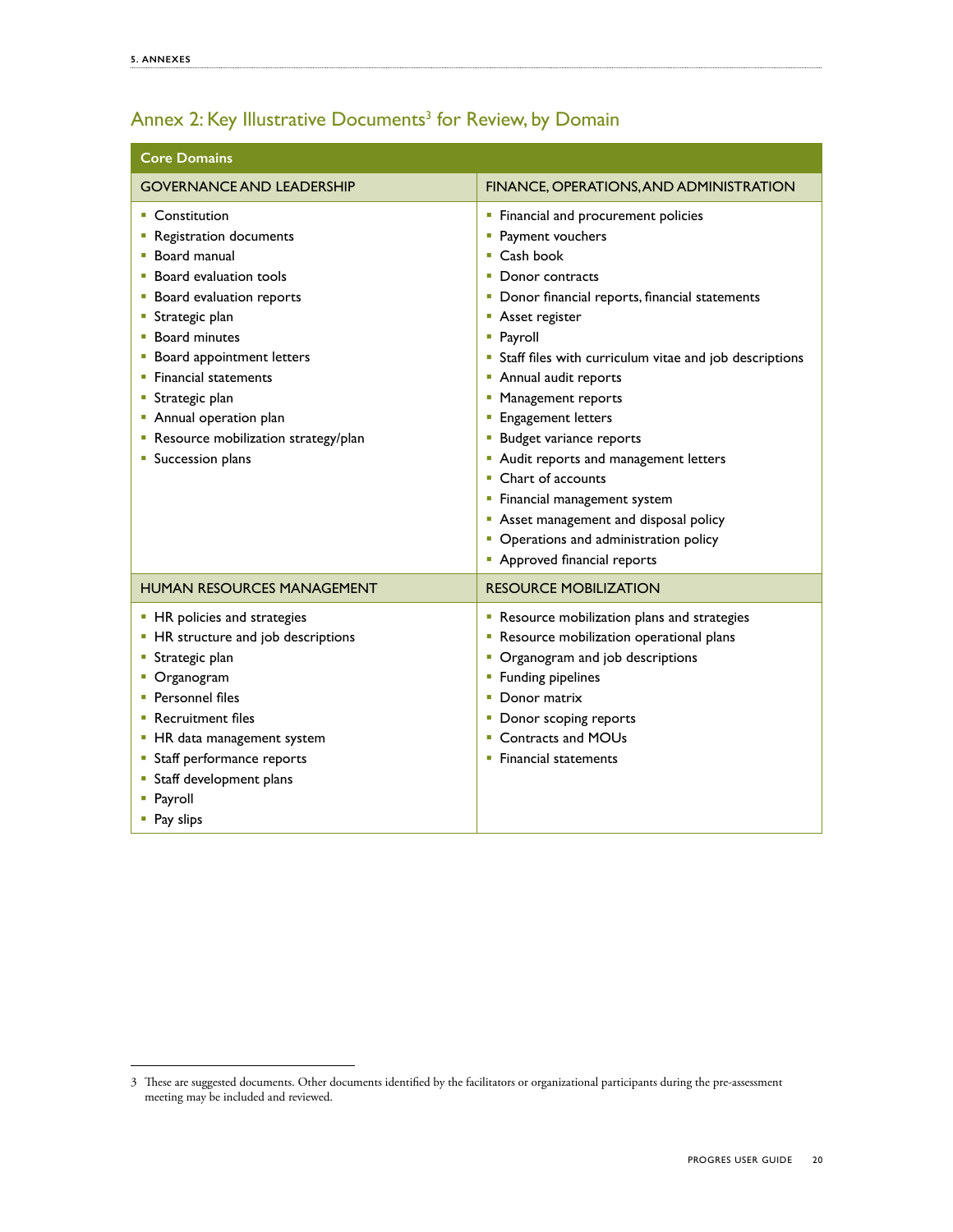| <b>Core Domains</b>                                                                                                                                                                                                                                                                                                                                                                                                                                                                                                                                                                           |                                                                                                                                                                                                                                                                                                                                                                                                                                                                    |  |  |
|-----------------------------------------------------------------------------------------------------------------------------------------------------------------------------------------------------------------------------------------------------------------------------------------------------------------------------------------------------------------------------------------------------------------------------------------------------------------------------------------------------------------------------------------------------------------------------------------------|--------------------------------------------------------------------------------------------------------------------------------------------------------------------------------------------------------------------------------------------------------------------------------------------------------------------------------------------------------------------------------------------------------------------------------------------------------------------|--|--|
| <b>COMMUNICATIONS</b>                                                                                                                                                                                                                                                                                                                                                                                                                                                                                                                                                                         | <b>PROGRAM MANAGEMENT</b>                                                                                                                                                                                                                                                                                                                                                                                                                                          |  |  |
| • Communications policy<br>• Communications strategy<br><b>Branding and marketing plan</b><br>Websites<br>Intranet<br>Publicity materials, flyers, brochures<br>• Organogram                                                                                                                                                                                                                                                                                                                                                                                                                  | <b>Baseline/formative evaluation reports</b><br>• Situational analysis reports<br>• Program start-up plans<br>• Program work plans<br>• Work plan review reports<br>• Program documents and proposals<br>• Program management guidelines<br>• Risk plans<br>• Program quality plans<br>• Close-out plans<br>• Advisory committee minutes<br>• Work plan status matrix and reports<br>• Program internal and external review reports<br>Individual staff work plans |  |  |
| MONITORING AND EVALUATION, AND<br><b>KNOWLEDGE MANAGEMENT</b><br>• Relevant results frameworks<br>• Project M&E plans<br>• M&E guide<br>• M&E budget<br>• M&E work plan<br>• M&E reports<br>• Project progress reports<br>• Data management system and filing system<br>Knowledge management system and plan<br>• Data analysis matrices<br>• Audience analysis<br>• Data collection reports<br>• Data quality assessment and audit reports<br>• Data quality improvement plans<br>• Project review meeting reports or minutes<br>Research protocols<br>• Mid-term reports (where applicable) |                                                                                                                                                                                                                                                                                                                                                                                                                                                                    |  |  |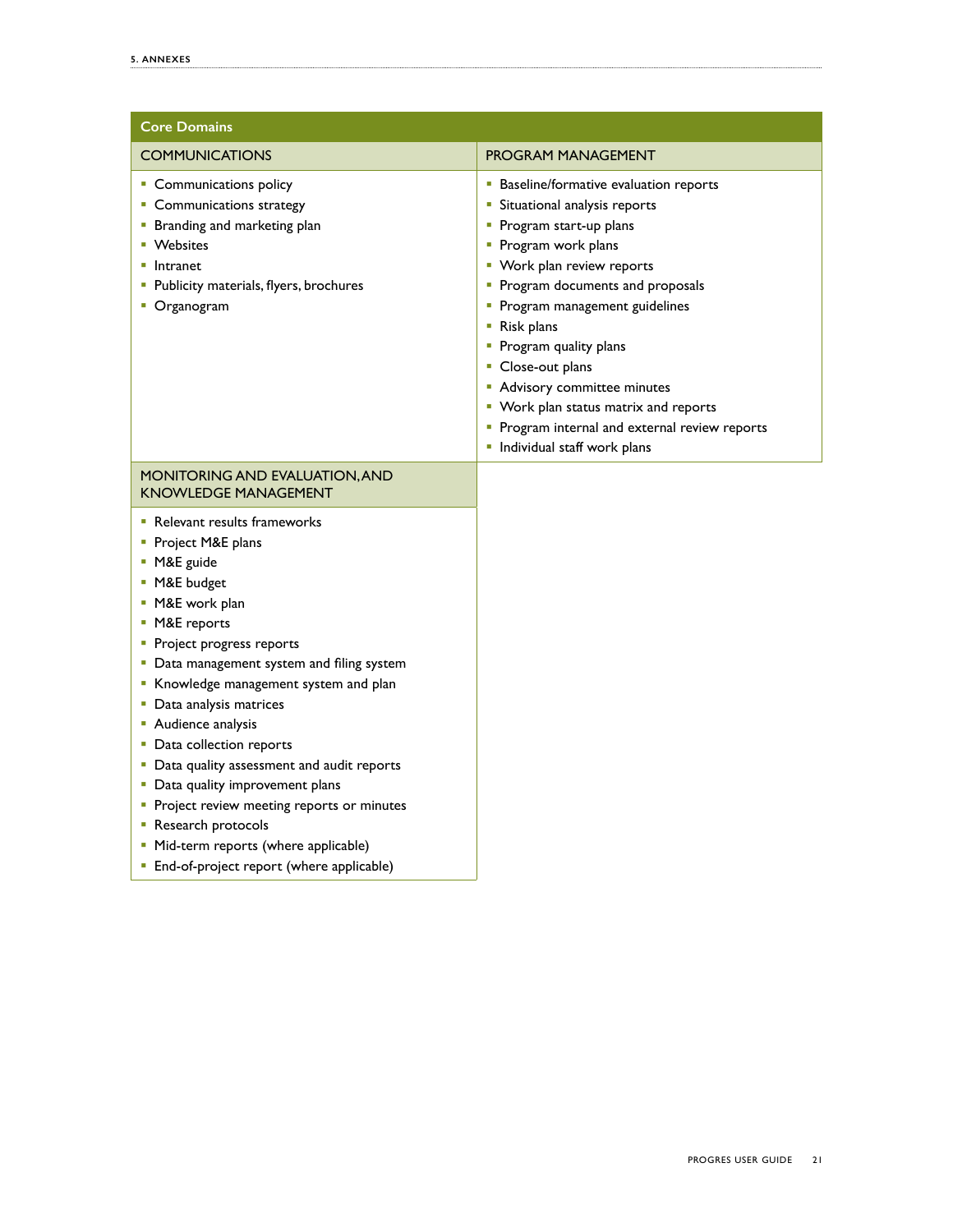| <b>Optional Domains</b>                                                                                                                                                                                                                                                                                                                                                                                                                                                                                                                                                                                                                                                                                                                                          |                                                                                                                                                                                                                                                                                                                                                                                                                                                                                                                                                                             |
|------------------------------------------------------------------------------------------------------------------------------------------------------------------------------------------------------------------------------------------------------------------------------------------------------------------------------------------------------------------------------------------------------------------------------------------------------------------------------------------------------------------------------------------------------------------------------------------------------------------------------------------------------------------------------------------------------------------------------------------------------------------|-----------------------------------------------------------------------------------------------------------------------------------------------------------------------------------------------------------------------------------------------------------------------------------------------------------------------------------------------------------------------------------------------------------------------------------------------------------------------------------------------------------------------------------------------------------------------------|
| ADVOCACY, NETWORKING, AND<br><b>ALLIANCE BUILDING</b>                                                                                                                                                                                                                                                                                                                                                                                                                                                                                                                                                                                                                                                                                                            | SERVICE DELIVERY AND QUALITY ASSURANCE                                                                                                                                                                                                                                                                                                                                                                                                                                                                                                                                      |
| Advocacy strategies<br>• Advocacy action plans<br>• Organogram<br>Research reports (advocacy issues)<br>• List of membership networks<br>• Reports of networking activities<br>• Policy briefs, fact sheets, briefing cards, advocacy<br>audiovisuals, memos, petitions<br>Advocacy reports, materials, acknowledgment<br>documentation<br>• Situational analysis reports and situational analysis<br>consultative meeting reports<br>Audience analysis worksheets<br>• Advocacy process reports on messaging<br>• Annual advocacy budgets                                                                                                                                                                                                                       | • Brochures or informational materials specific to<br>services provided<br>• Program review reports or minutes<br>• Outdated and reviewed materials<br>• Distribution lists<br>• Client survey report<br>• Standards and protocols<br>Quality assurance reports<br>ш<br>" Reports or minutes initiating or developing service<br>improvement<br>" Report or documentation on analysis of best<br>practices<br>• Service delivery protocols, guidelines, standards;<br>program progress technical reports<br>" Reports or documentation on changes made based<br>on learning |
| <b>COORDINATION AND COLLABORATION</b>                                                                                                                                                                                                                                                                                                                                                                                                                                                                                                                                                                                                                                                                                                                            | <b>GRANTS AND SUB-GRANTS MANAGEMENT</b>                                                                                                                                                                                                                                                                                                                                                                                                                                                                                                                                     |
| • List of coordination platforms<br>• List of members and participants in those platforms<br>• Draft or final Terms of Reference for the forums<br>" Agendas and minutes of meetings<br>Reports of issues addressed or feedback<br>" Reports or minutes initiating or developing TOR<br>" Minutes of joint planning, action, and technical<br>working groups<br>• Organization's coordination mandate document;<br>policy documents; reports and minutes of<br>coordination meetings<br>• Strategic or operational plans showing activities in<br>line with mandate; partner meetings' attendance lists<br>• List of stakeholders and groupings; minutes or report<br>of meetings with stakeholders<br>Reports of assistance or support given to<br>stakeholders | • Grants management manual<br>• Financial statements<br>• Organogram<br>• Staff training records<br>• Grants and subgrants management system<br><b>Contracts and MOUs</b><br><b>End-of-project reports</b><br>Grants closeout plans                                                                                                                                                                                                                                                                                                                                         |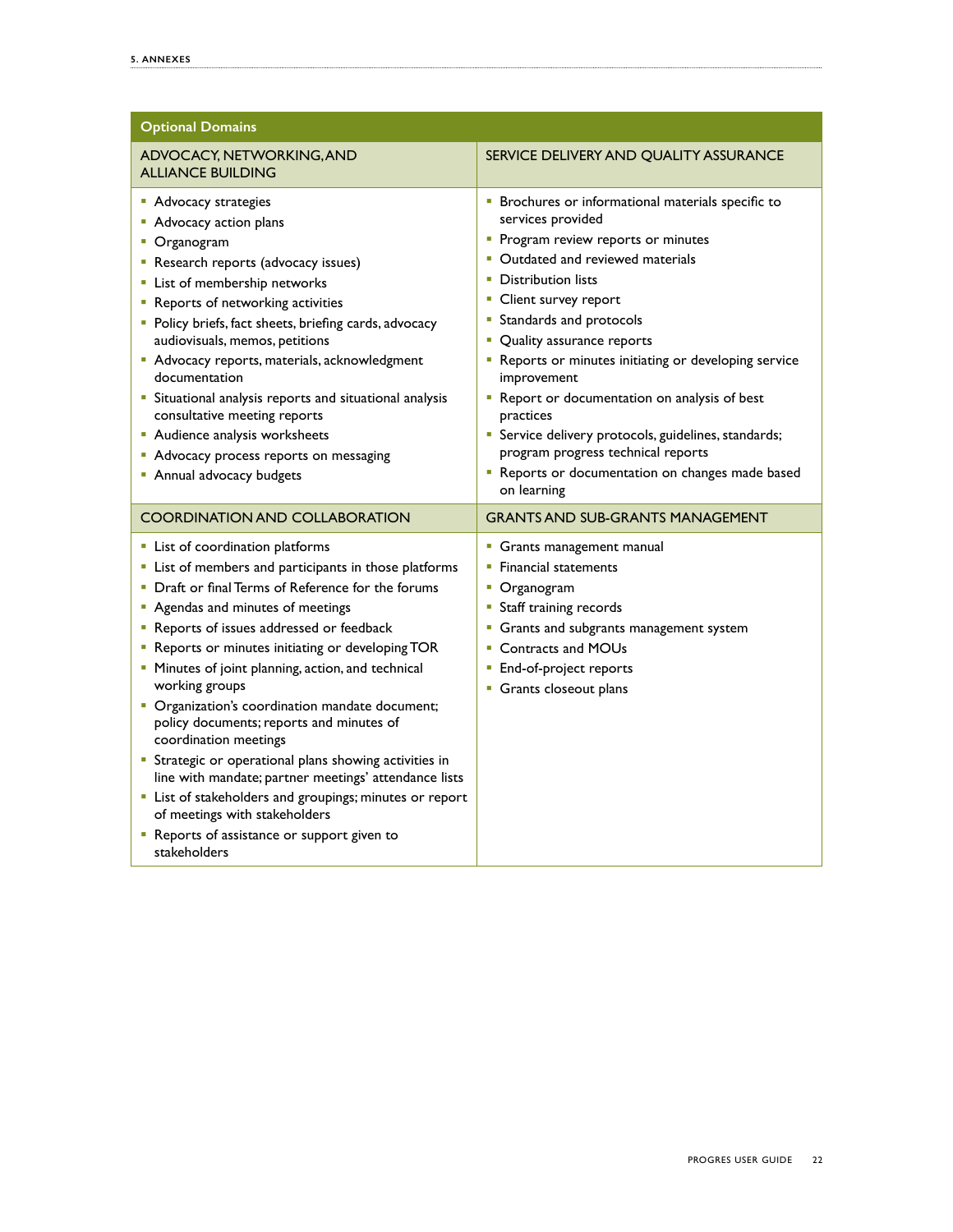<span id="page-22-0"></span>

| Annex 3: Template for a Capacity-Building Action Plan | Objective: | Outcome: | <b>Status and Notes</b><br>N=Not started<br>IP=In progress<br>C=Completed |  |  |  |  |  |
|-------------------------------------------------------|------------|----------|---------------------------------------------------------------------------|--|--|--|--|--|
|                                                       |            |          | Time Line                                                                 |  |  |  |  |  |
|                                                       |            |          | Responsible<br>Persons                                                    |  |  |  |  |  |
|                                                       |            |          | Resources<br>Required                                                     |  |  |  |  |  |
|                                                       |            |          | Deliverable or<br>Output                                                  |  |  |  |  |  |
|                                                       |            |          | Proposed<br>Priority Actions                                              |  |  |  |  |  |
|                                                       |            |          | (by subdomain)<br>Capacity Gaps<br>Identified                             |  |  |  |  |  |
|                                                       |            |          | Domain                                                                    |  |  |  |  |  |